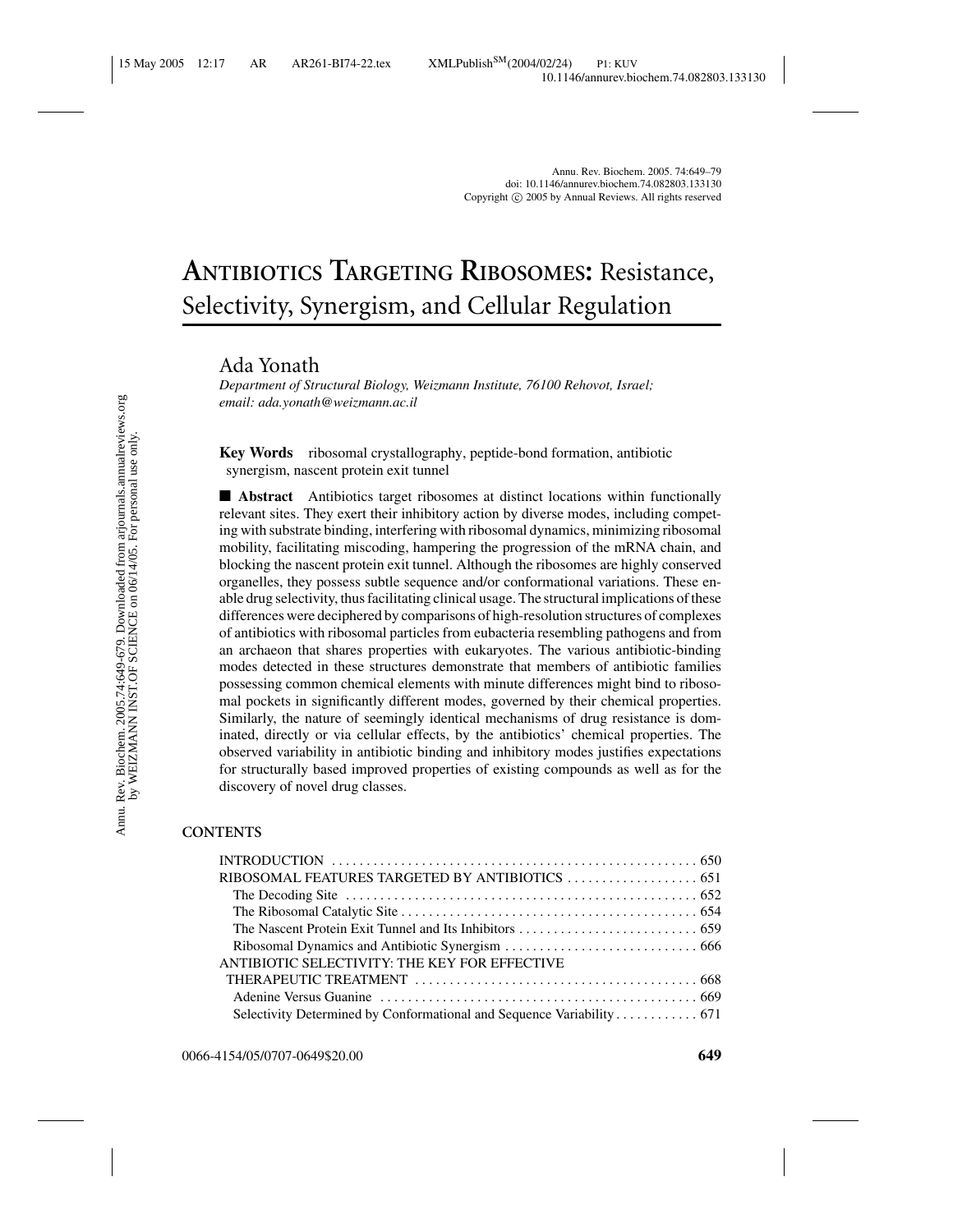# **INTRODUCTION**

With the increased use of antibiotics to treat bacterial infections, pathogenic strains have acquired antibiotic resistance, causing a major problem in modern therapeutics. The decrease in antibiotics' effectiveness prompted extensive effort in the design of new or improved antibacterial agents. Numerous attempts have been made. Nevertheless, the results of these efforts indicate that the battle against antibiotic resistance is far from its end and further drug improvement is necessary. In addition to combating resistance, many issues should be addressed when designing new drugs or improving existing compounds, ranging from drug delivery via drug selectivity to the probable effects of drugs' metabolites.

Protein biosynthesis is one of the most fundamental processes of living cells. During the cell growth log period, the cellular components facilitating this process may account for most of the cell's dry weight. The ribosome is the universal cellular organelle translating the genetic code by catalyzing the sequential polymerization of amino acids into proteins. Being a prominent player in this vital process, many antibiotics of diverse kinds target the ribosome. Consequently, since the beginning of therapeutic administration of antibiotics, ribosomal drugs have been the subject of numerous biochemical and genetic studies [reviewed in (1–8)].

The recently determined high- and medium-resolution structures of ribosomal particles (9–13) and of their complexes with many different antibiotics (14–24) elucidated several basic concepts in antibiotic-binding modes at the molecular level, thus providing tools to assess previous findings while developing novel ideas. However, although X-ray crystallography is a powerful method for elucidating structural information of biological macromolecules, its productivity is limited by its dependence on the availability of crystals. Because ribosomes from pathogenic bacteria have not been crystallized yet, the crystallographic analyses are confined to currently available crystals. These include the small ribosomal subunit from *Thermus thermophilus*, T30S, and the large one from *Deinococcus radiodurans*, D50S (two eubacteria that resemble pathogens), as well as the large ribosomal subunit from *Haloarcula marismortui*, H50S, which shares properties with eukaryotes. The availability of crystals of large subunits from two kingdoms of life was found useful for comparative studies, which highlighted critical principles of drug selectivity. For example, the identity of nucleotide 2058 is one of the most crucial elements for binding of macrolides, an antibiotic family that acts on the large subunit. This nucleotide is an adenine in prokaryotes and guanine in eukaryotes, as well as in *H. marismortui*, and this small difference is the key for proper drug binding as well as for drug selectivity.

Concerns associated with X-ray crystallography relate to the relationship between the cellular and the crystalline structures, namely the relevance of the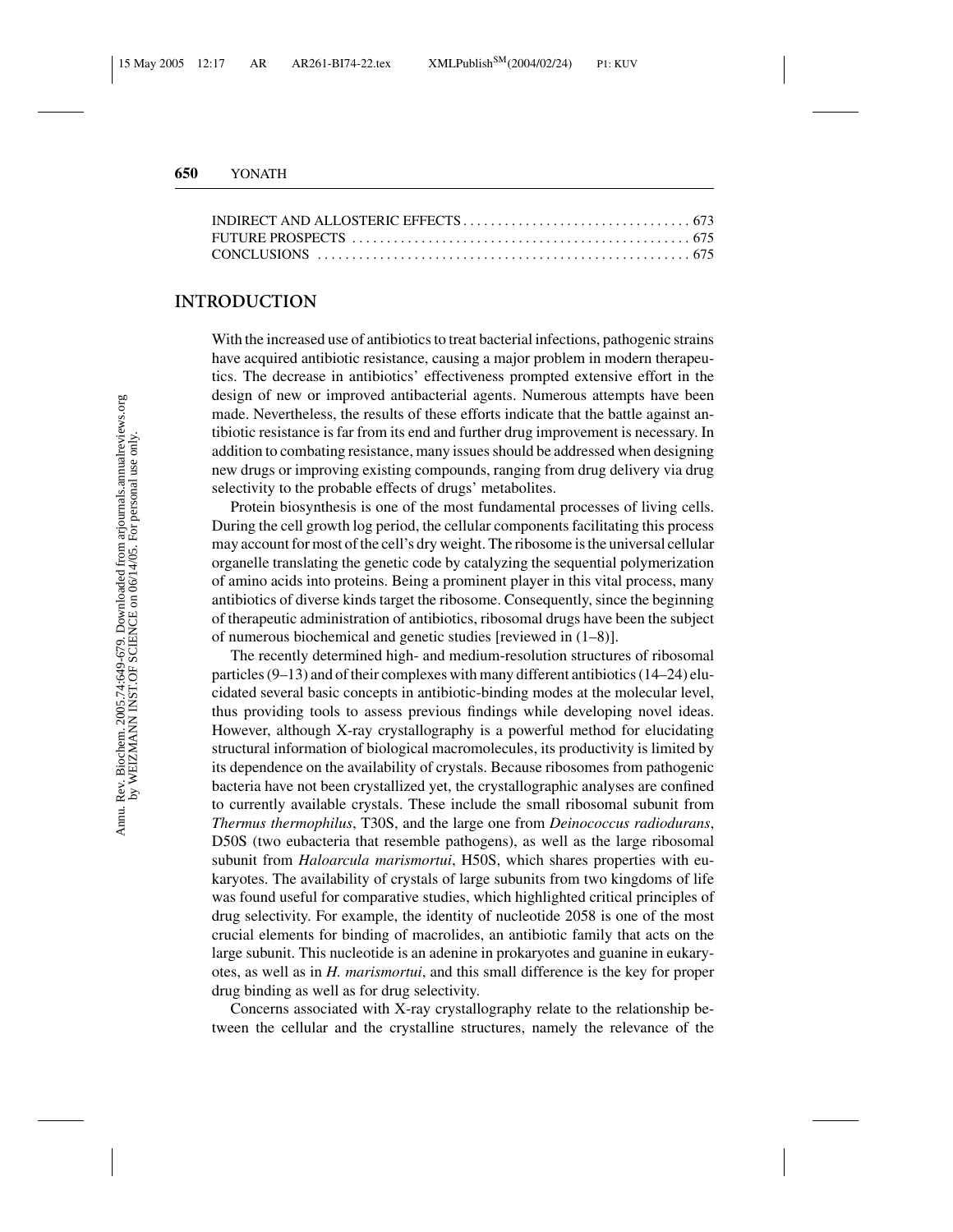crystallographic results. The similarities of the structures of wild-type T30S, as well as of its complexes with antibiotics, elucidated by two independent laboratories using two different phasing methods (9, 10, 14–16), and the ability to rationalize biochemical, functional, and genetic observations by these structures demonstrate the inherent reliability of X-ray crystallography. The consistencies of the drug locations with biochemical and resistance data, alongside the construction of the crystalline complexes at clinically relevant drug concentrations, also manifest the reliability of the crystallographic results. Consequently, it can be concluded that for complexes of ribosomes with antibiotics, dissimilarities observed crystallographically reflect genuine variability in drug-binding modes.

Indeed, the crystallographic results enabled the identification of the molecular interactions involved in antibiotic-ribosome recognition, illuminated the antibioticbinding modes, enabled the detection of the linkage between various ribosomal functions and the antibiotics' modes of action, and led to suggestions concerning their inhibitory activity. These crystal structures also provided insight into antibiotic synergism, the complex issues of antibiotic selectivity and toxicity, and the mechanisms that pathogenic bacteria developed for acquiring resistance against antibiotics, hence putting the vast amount of available biochemical and genetic data into perspective (25–30).

Here, we discuss the structural findings associated with ribosomal antibiotic action, highlighting the unique achievements of these studies as well as their shortcomings. Covering the large amount of biochemical and medical knowledge and providing a comprehensive list of the detailed modes of action of all ribosomal antibiotics are beyond the scope of this review. Instead, we emphasize structural analysis and how it can lead to better understanding of antibiotic selectivity, synergism, and the acute problem of resistance to antibiotics.

# **RIBOSOMAL FEATURES TARGETED BY ANTIBIOTICS**

The ribosomes are giant ribonucleoprotein assemblies, built of two subunits that assemble to produce a functional particle at the beginning of the process of protein biosynthesis. Almost all ribosome types are composed of long RNA chains, accounting for two thirds of the mass, and many different proteins. The bacterial ribosomal subunits are of molecular weights of 0.85 and 1.45 MDa. The small subunit (called 30S in prokaryotes) contains an RNA chain (16S) of ∼1500 nucleotides and 20–21 proteins, and the large subunit (called 50S in prokaryotes) has two RNA chains (23S and 5S RNA) of about 3000 nucleotides in total and 31– 35 proteins.

While elongation proceeds, the small subunit provides the decoding center and control translation fidelity, and the large one contains the catalytic site, called the peptidyl-transferase center (PTC), as well as the protein exit tunnel. mRNA carries the genetic code to the ribosome, and tRNA molecules bring the protein building block, the amino acids, to the ribosome. These L-shaped molecules are built mainly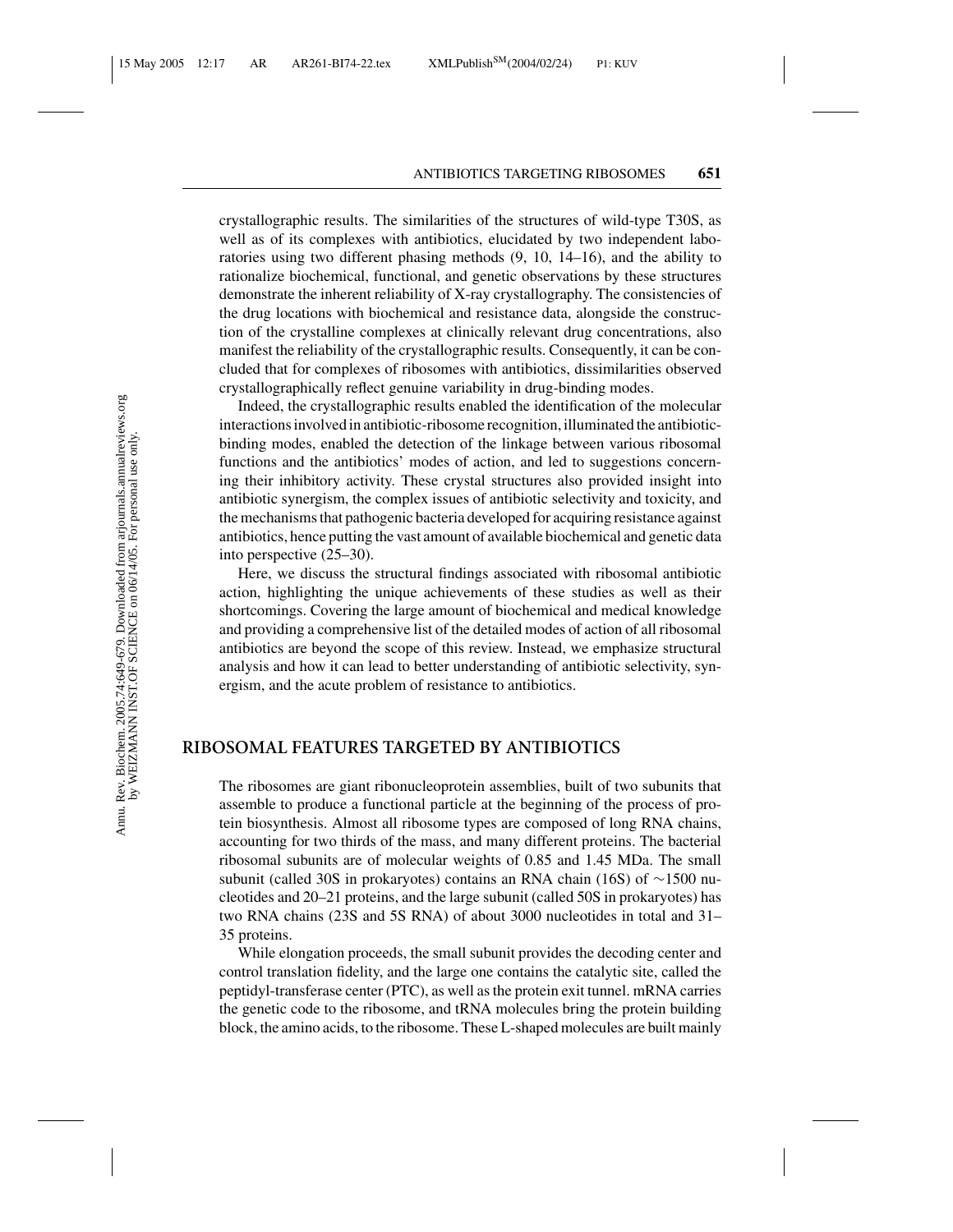of double helices, but their two functional sites, namely the anticodon loop and the 3' end, are single strands. The ribosome possesses three tRNA-binding sites, the A (aminoacyl), the P (peptidyl), and the E (exit) sites. The tRNA anticodon loops interact with the mRNA on the small subunit, whereas the tRNA acceptor stem, together with the aminoacylated or peptidylated tRNA 3' ends, interact with the large subunit. Hence, the tRNA molecules and intersubunit bridges, built of flexible components of both subunits, are the entities that combine the two subunits within the active ribosome (12, 33). Each elongation cycle involves decoding, the creation of a peptide bond, and the release of a deacylated tRNA molecule. It also requires the advancement of the mRNA together with the tRNA molecules from the A to the P and then to the E site, a motion driven by GTPase activity.

Ribosomal antibiotics target the decoding site, the peptidyl-transferase center, the protein exit tunnel, and several mobile elements that provide the dynamics required for protein biosynthesis, including mRNA threading and progression and nascent protein passage. They exhibit diverse modes of action. Among the antibiotic inhibitory modes studied crystallographically are miscoding [e.g., streptomycin and paromomycin (15)], minimization of ribosomal mobility [e.g., spectinomycin, hygromycin B, edeine, and pactamycin (14–16)], interference with tRNA binding at the decoding center [e.g., aminoglycosides, paromomycin, and tetracycline (15, 16)] as well as at the PTC [e.g., clindamycin, chloramphenicol, sparsomycin, streptogramin<sub>A</sub>, and tiamulin  $(17, 20, 23, 24, 31–33)$ ], and blockage of the protein exit tunnel [macrolides, azalides, ketolides, and streptogramins $_B$  (17–24)].

The scientific consequences of crystallographic studies on ribosomal-antibiotic complexes extend beyond the clinical or drug design aspects because they target primarily ribosomal features with functional relevance. Thus, the structural information assisted significantly the elucidation of specific ribosomal mechanisms. Examples of antibiotics that revealed novel ribosomal properties or enforced otherwise observed findings include the following: decoding (paromomycin); mRNA progression (spectinomycin and edeine); A-site binding to the small (tetracycline) and the large (chloramphenicol) subunits; PTC mobility (sparsomycin); tRNA rotatory motion (Synercid $^{(8)}$ ), and tunnel gating (troleandomycin).

## **The Decoding Site**

Decoding requires the correct codon–anticodon recognition. Analysis of the two high-resolution structures of the small subunit (Figure 1) from *T. thermophilus* (9, 10) showed that its main structural features radiate from a junction located on the intersubunit interface at the location of the decoding site. The mRNA chain wraps around the "neck" between the "head" and the "body" while progressing along an elongated curved channel, formed by the lower side of the head and the upper region of the "shoulder." A noncovalent reversible body-head connection, called "latch"  $(9)$ , is the feature controlling the entrance of the mRNA into its path, which facilitates mRNA threading and provides the special geometry that guarantees processivity and ensures maximized fidelity. The most prominent feature in the decoding center is the upper portion of helix H44 (*Escherichia coli* nomenclature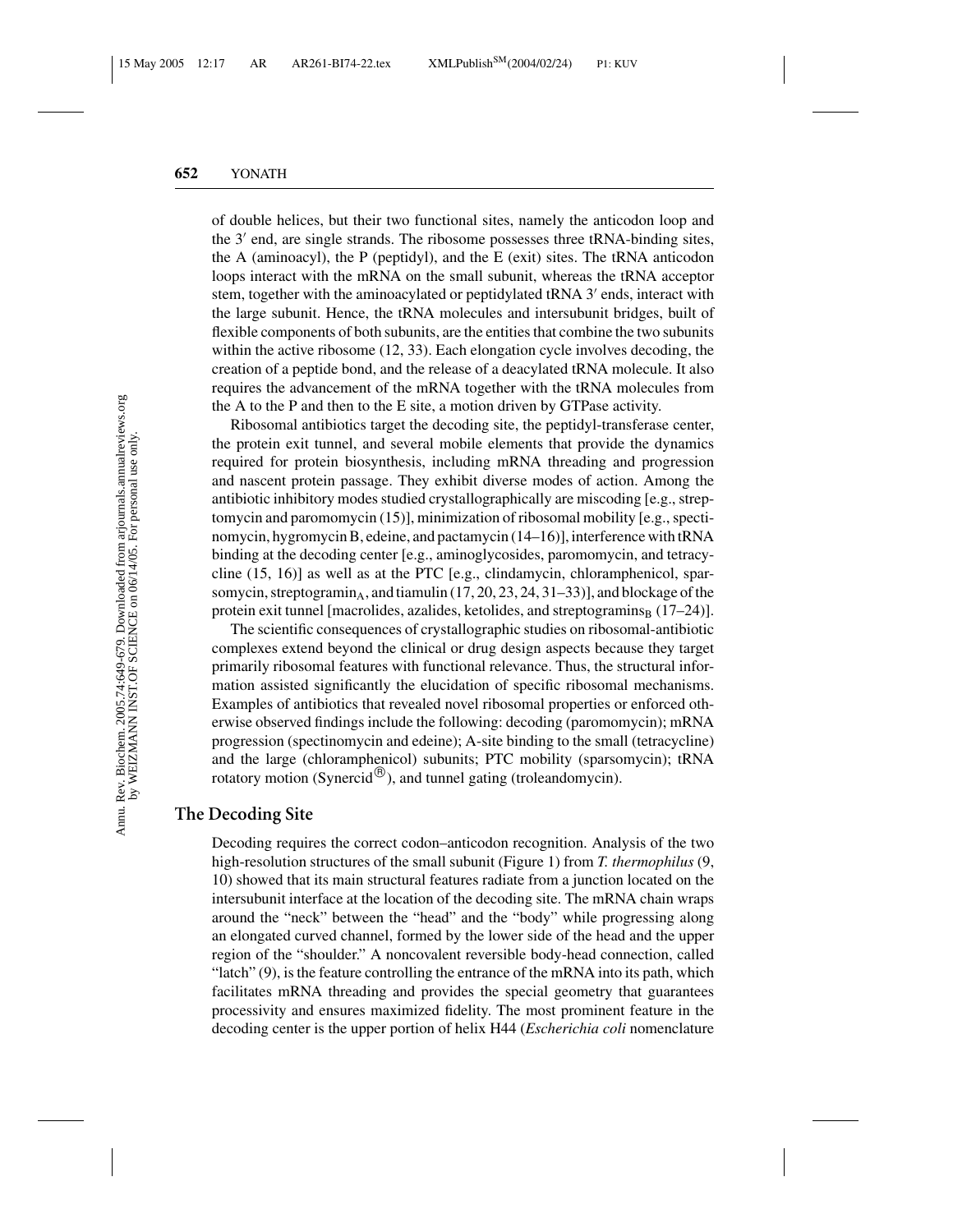

**Figure 1** The crystal structure of the small ribosomal subunit from *Thermus thermophilus*, T30S (9), seen form the interface side. Ribosomal RNA is shown in gray. The main chains of the various proteins are shown as ribbons, colored arbitrarily. Selected functional relevant features are shown with their traditional names. The approximate positions of the tRNA anticodon loops of the A-, P- and E-site tRNA are marked. The approximate mRNA path is shown by red dots. The arrows designate the suggested head and platform motions involved in mRNA translocation. Among them, the purple arrow symbolizes the head motion required for the formation of the mRNA entrance pore, and the green arrow shows the correlated platform motion, enabling mRNA progression. H44 shows the bottom end of helix 44, which stretches all the way to the decoding site (P). H27 designates the switch helix, which provides the tetracycline secondary binding site. A-site tRNA is the primary binding site of tetracycline, and E is located in the vicinity of edeine binding.

system is being used throughout). This helix (Figure 1) extends from the decoding site toward the other end of the subunit. It is located midway between the two sides of the subunit, on the rather flat intersubunit interfaces, and forms most of the intersubunit contacts in the assembled ribosome. An additional important feature in the decoding region is helix 27, H27, called the switch helix, that can undergo alterations in its base-pairing scheme, which may trigger global conformational rearrangements essential to mRNA translocation (34).

Among the structurally analyzed antibiotics that target the small subunit, some aminoglycoside drugs (14–16, 35–38) as well as tetracycline (15, 16) block tRNAbinding sites at the decoding center. Other antibiotics are involved in the dynamics of translocation and tRNA selection. For example, hygromycin B restricts the movement of helix H44 and, hence, limits or inhibits the conformational changes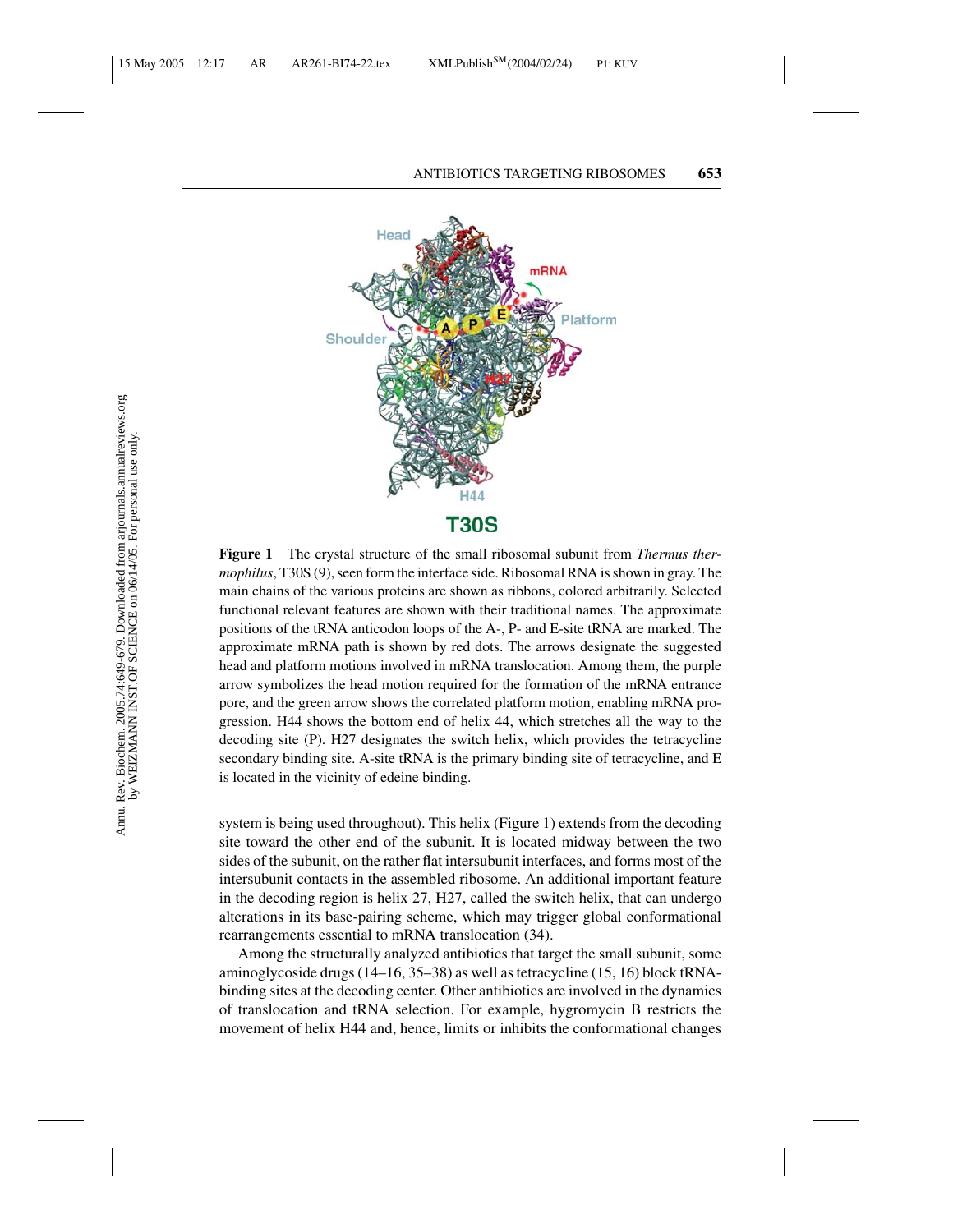crucial for the movement of this helix during translocation, and the antibiotic confiscates the tRNA in the A site (15). Pactamycin and edeine seem to intervene with mRNA progression by blocking its path or by freezing the dynamics of the platform (Figure 1) associated with this motion (15, 16). Spectinomycin inhibits elongation-factor-G-catalyzed translocation of the peptidyl-tRNA from the A site to the P site by binding near the pivot point of the head movement. Streptomycin, however, stabilizes the state that has a higher tRNA affinity (14), and a secondary binding site of tetracycline was proposed to hinder the motions of the switch helix H27 (Figure 1), suggested to facilitate mRNA progression (34).

Similar to streptomycin, the aminoglycoside paromomycin increases the error rate of translation. Analysis of its modes of binding within the small subunit (14), as well as the comparisons to its interactions with model RNA fragments (35–38), provided insights into the decoding mechanism, highlighting the importance of the conformations of nucleotides A1492 and A1493 in the selection of cognate tRNAs.

## **The Ribosomal Catalytic Site**

Analysis of the structures of functional complexes of D50S revealed that the ribosome provides the frame for right substrate positioning for peptide bond formation and amino acid polymerization (31, 32, 39–41) and that the peptide bond is being formed within a universally sizable symmetrical region. This region is located in and around the PTC, within domain V of the 23S RNA (Figure 2), and connects various ribosomal functional elements, including the tRNA entrance and exit regions as well as the feature bridging the PTC with the decoding site (Figure 3).



**Figure 2** The two-dimensional diagram of the 23S RNA from *Deinococcus radiodurans* (13) and *E. coli.* The different RNA domains are encircled. The area highlighted in cyan is the symmetry-related region. The regions shaded in dark pink are highly flexible and, hence, readily become disordered, as observed in the large subunits from *Haloarcula marismortui*, H50S (11).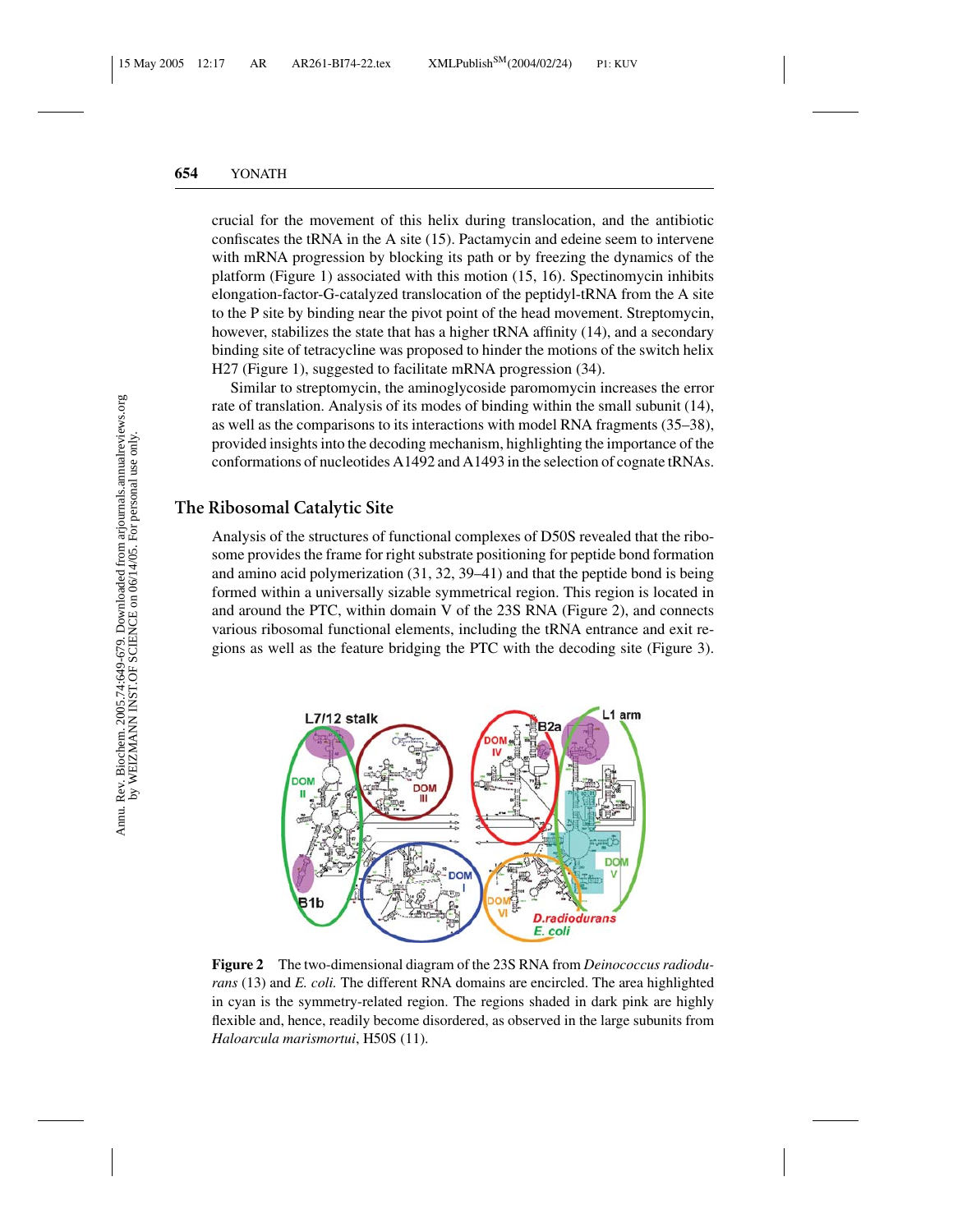

**Figure 3** (*a*) Superposition of the backbone of the symmetrical regions in all known ribosome structures: the entire ribosome form from *T. thermophilus*, T70S (12); H50S (11); and the large subunits from *D. radiodurans*, D50S (13). The green colors designate the region containing the P loop, and the blue colors contain the A loop. The red dot is the location of the twofold axis of the symmetry-related region. Note a substrate analog in the A site (*blue*) (31) and its derived P site (*green*). (*b*) (*left*) The location of the symmetry-related region within in the large ribosomal subunit of D50S (represented by the backbones of its 23S and 5S RNA chains, shown as *gray ribbons*). Three of its nonsymmetrical extensions (*cyan*) and the twofold symmetry axis (*red* ) are also shown. The red arrows indicate the approximate directions of the incoming A-site and E-site tRNA (A and E, respectively). The gold ribbon is the intersubunit bridge (B2a) that combines the two ribosomal active sites. (*right*) The top view, but without the ribosomal RNA, and with the twofold axis, as well as the A-site substrate analog and its derived P-site mate. The positions of the three tRNA were obtained by docking the structure of the T70S complex onto D50S (12).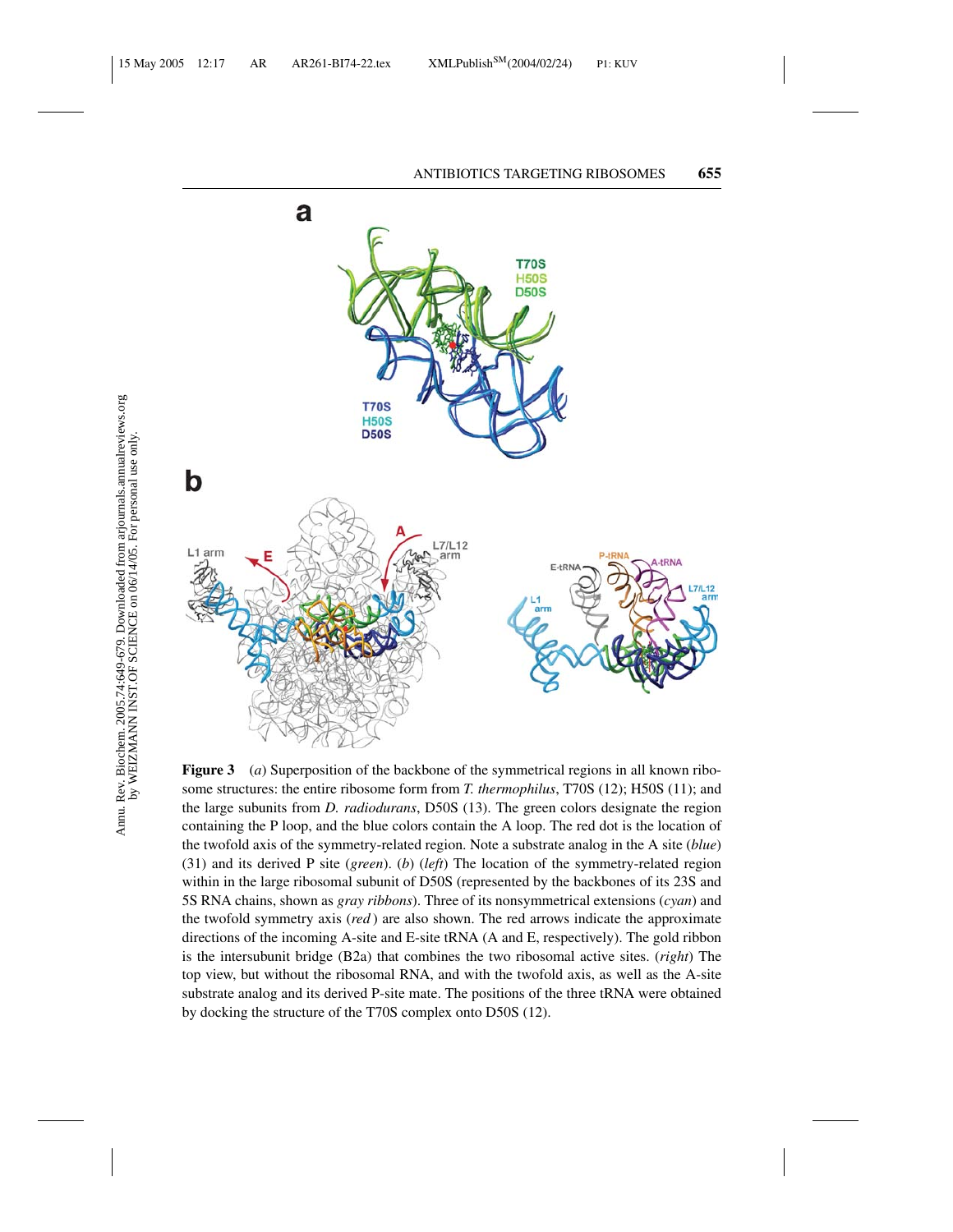A universal base pair, formed between a ribosomal A-site donor (G2553) and C75 of the tRNA CCA end, contributes to the overall positioning of the aminoacylated A-site tRNA, whereas remote interactions position this tRNA molecule at its accurate orientations within the PTC  $(31, 32, 39-41)$ . At this orientation, the bond connecting the tRNA single-stranded  $3'$  end with the rest of the tRNA molecule almost coincides with the ribosomal symmetry axis. This implies that the A- to P-site passage is a combination of two types of motion, reformed in conjunction: the sideways mRNA/tRNA translocation that applies to the A-site tRNA molecule except for its 3' end and the rotatory motion of the aminoacylated tRNA end within the PTC (Figure 4).

The rotatory motion is navigated and guided by the striking architectural design of the PTC (Figure 4) and terminates in stereochemistry appropriate to the nucleophilic attack of the A-site amino acid on the carbonyl carbon of the peptidyl tRNA at the P site (31, 32, 39–42). Flexible elements of the PTC, namely the two universally conserved nucleotides A2602 and U2585, bulge out toward the PTC center (Figure 4) and do not obey the symmetry. Their crucial contributions to anchoring and propelling the rotatory motion (31, 32, 39–41) and consequently to peptide bond formation are demonstrated by their universality and by the roles that they play as targets for antibiotics (see below, in Ribosomal Dynamics and Antibiotic Synergism).

Structurally, the antibiotics that target the PTC can be divided into two groups. The members of the first group block substrate binding or interfere with the formation of the peptide bond. The members of the second group hinder the PTC or the substrate motions. Blockage of substrate binding is the simplest mode of antibiotic action. It requires a high drug affinity to the target, which may be achieved by optimized stereochemistry binding. Chloramphenicol, clindamycin, tiamulin, sparsomycin, and streptogramin<sub>A</sub> target the PTC (Figure 5) (17, 23, 24, 31), and despite the limited space and the apparently similar outcome of their binding, each of these compounds acts in a different way. Chloramphenicol blocks only the A site, whereas clindamycin, tiamulin, and streptogramin<sub>A</sub> bind to both the A and the P sites. Also, marked differences have been observed in the interplay between their binding and the conformation of their targets. Whereas chloramphenicol and clindamycin cause hardly any conformational modifications, tiamulin induces subtle changes, and sparsomycin  $(31)$  and streptogramin<sub>A</sub>  $(23)$  act by triggering substantial alterations.

Chloramphenicol, the first antibiotic of the large ribosomal subunit investigated crystallographically (17), hampers protein biosynthesis by occupying the PTC A site (Figure 5), which is consistent with most of the biochemical and resistance data (43–45). Clindamycin, an antibiotic agent belonging to the Lincosamides family, is another example of a PTC-binding drug (46). In D50S, it connects between the PTC and the ribosome exit tunnel (Figure 5), thus reducing the level of ribosomal flexibility in this area (17). This unique binding mode should be extremely efficient and is consistent with its increased potency in treating infections caused by anaerobic bacteria or by *Toxoplasma gondie* or *Pneumocystis carinii* in individuals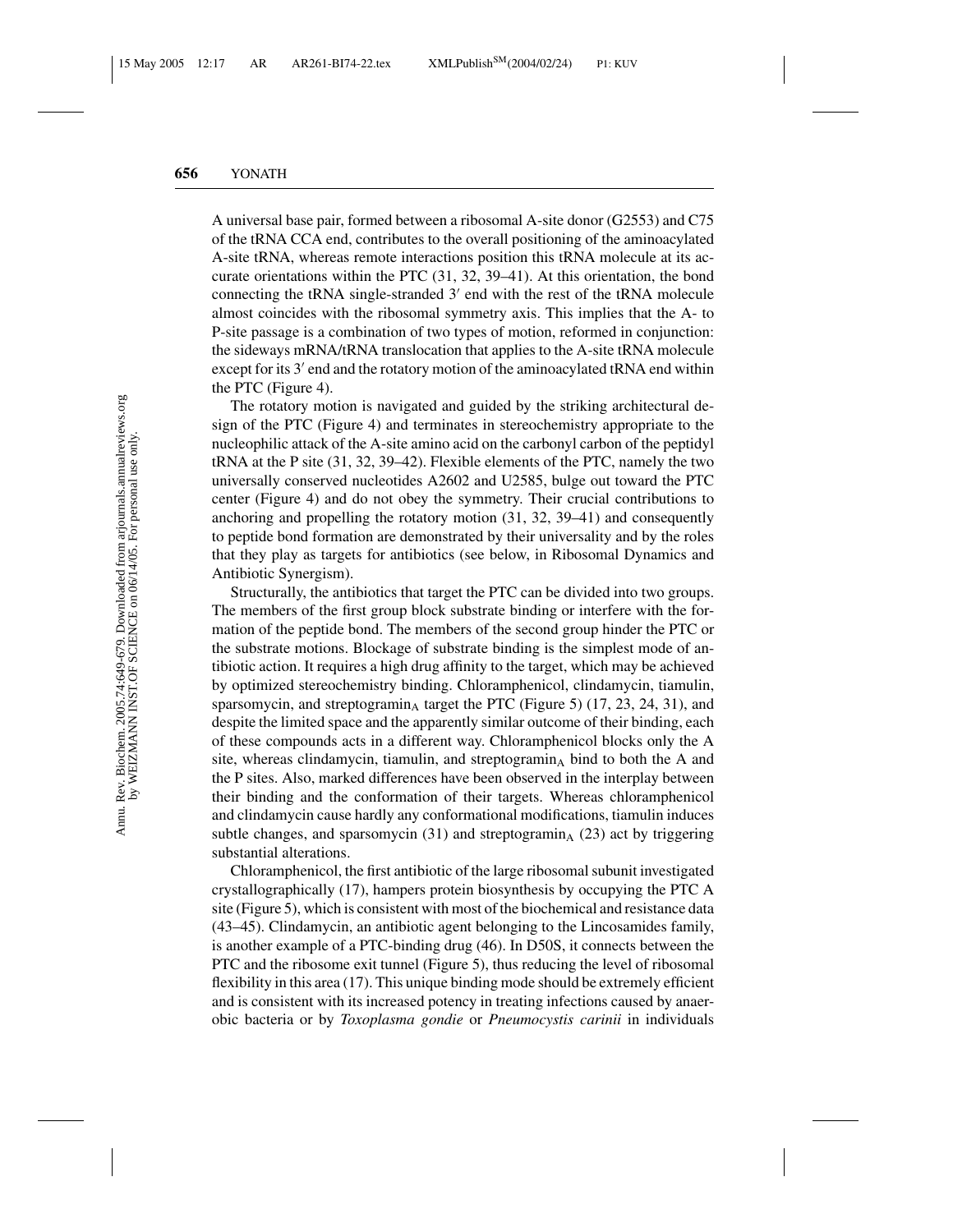

**Figure 4** (*a*) Translocation by the rotatory mechanism. The shaded area, namely the singlestranded tRNA 3' end, passes from A to P by rotation around the bond connecting it to the helical part of the tRNA, which translocates by a shift. (*b*) Two orthogonal views of snapshots of the spiral rotatory motion, obtained by successive spiral rotations ( $15°$  each) of the tRNA  $3'$  end around the twofold axis, from the A to the P site. Note that both tRNAs' ends point into the exit tunnel. The ribosomal components, belonging to the PTC rear wall, that confine the exact path of the rotatory motion are shown in gold, and the two front wall flexible nucleotides, A2602 and U2585, are colored in magenta and pink, respectively. The A-P passage is represented by the transition from the A-site aminoacylated tRNA (in *blue*) to the P site (in *green*). The blue-green rounded arrows show the rotation direction. A view from the tunnel into the PTC.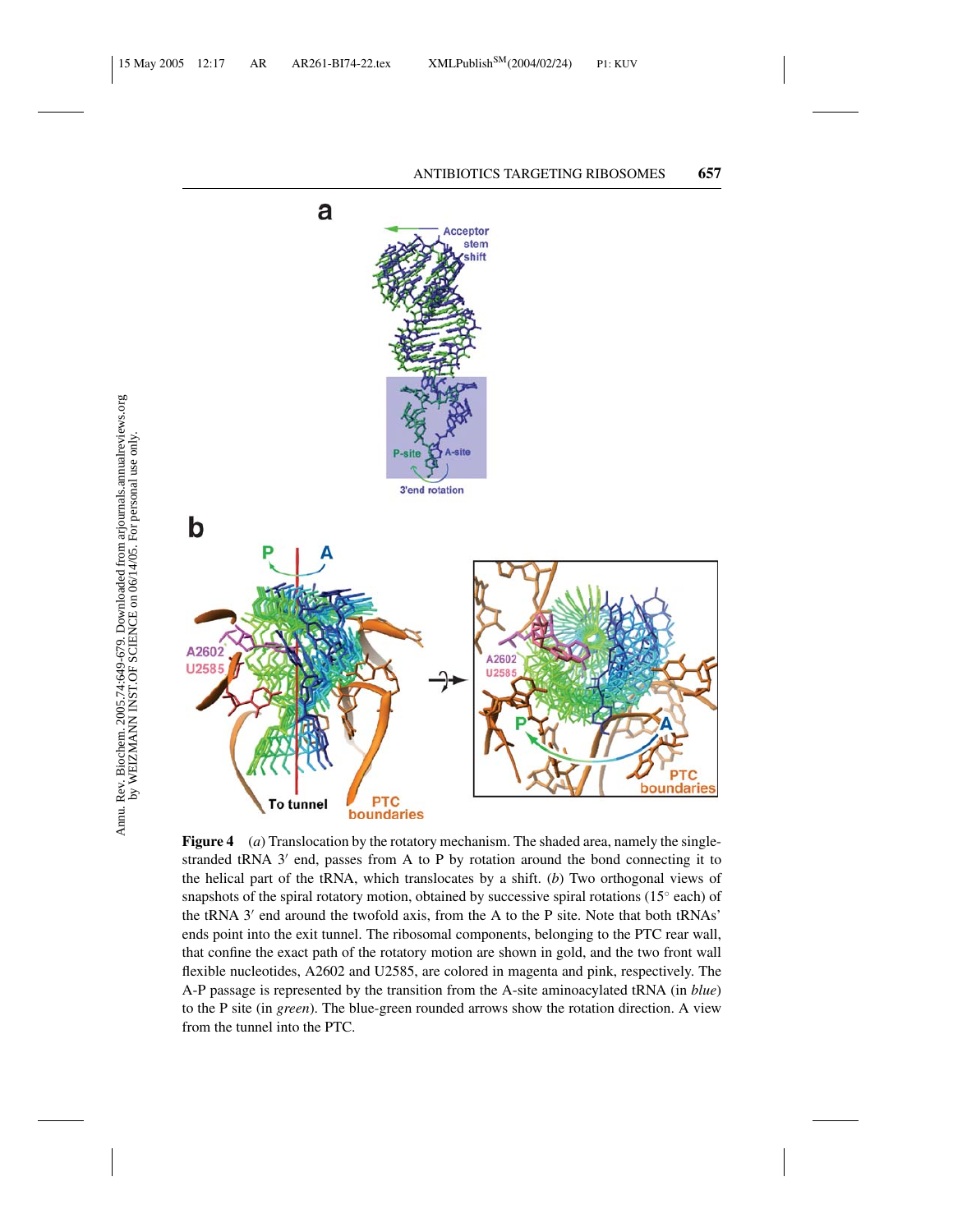

**Figure 5** (*a*) PTC antibiotics together with the  $3'$  ends of the A- and the P-site substrates in D50S. The backbone of the PTC wall is represented by gray ribbons. The abbreviations are CAM, chloramphenicol; Cli, clindamycin; Tia, tiamulin; and SynA, the streptogramin<sub>A</sub> component of Synercid<sup>®</sup>. (*b*) Sparsomycin-binding sites in D50S (Spar-D) and H50S (Spar-H), manifesting the marked difference in binding modes that originate from the ribosomal functional state because it was bound by itself to D50S and together with a P-site mimic to H50S. The P-site substrate analog position, as seen in the structure of its complex with H50S and sparsomycin, explains why sparsomycin may stabilize nonproductive P-site tRNA binding. Note that the bases involved in stacking interactions (between sparsomycin and A2602 in its two positions) are filled.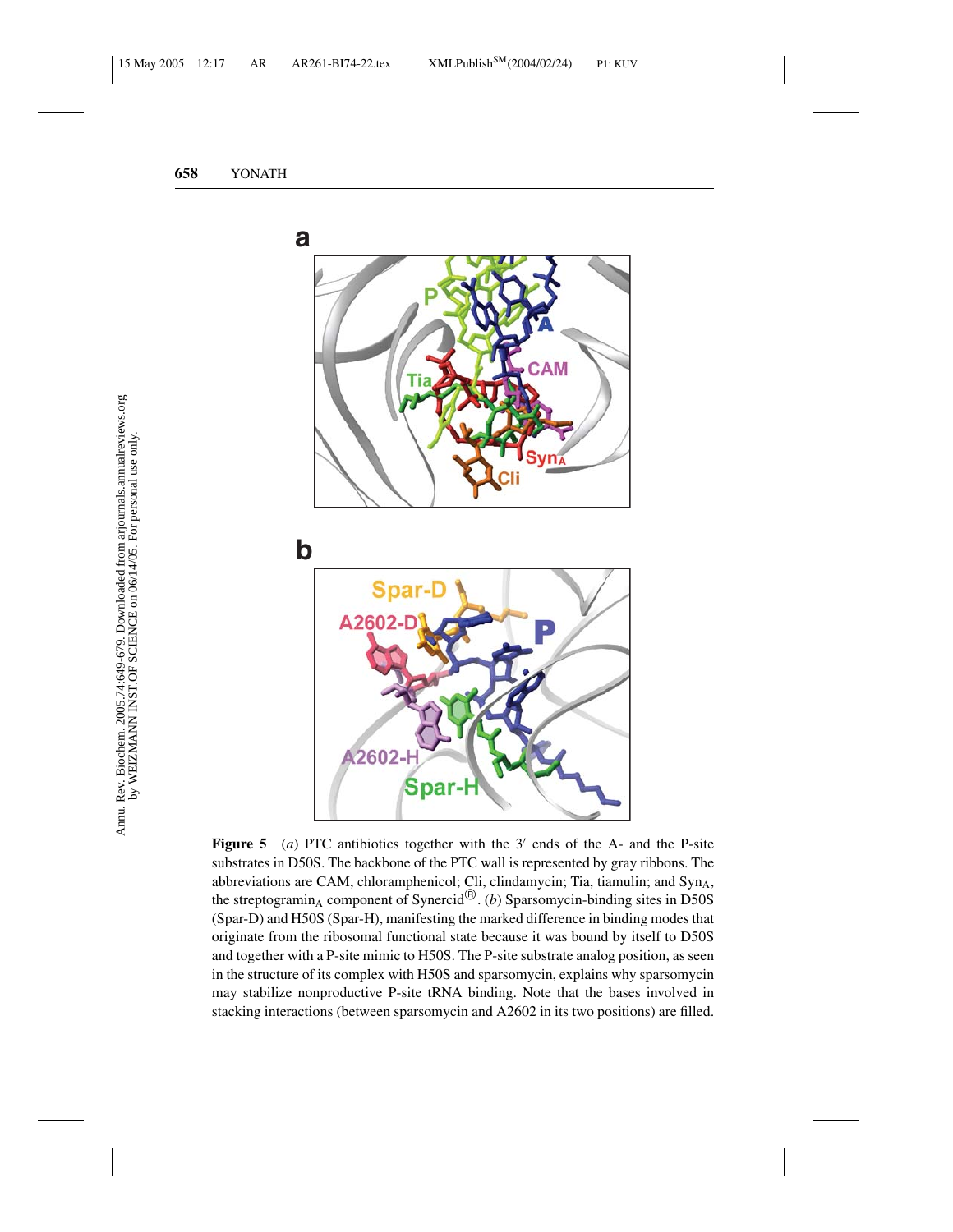with AIDS, as well as for management of malaria resulting from *Plasmodium falciparum* resistant strains (47).

The pleuromutilin antibiotic family is among the antibiotics that are currently being subjected to intensive improvement efforts (48, 49). Tiamulin, which belongs to the pleuromutilin class of antibiotics (50), inhibits peptide bond formation (51– 53). It binds to the PTC of D50S with its tricyclic mutilin core positioned in a tight pocket at the A-tRNA-binding site, and the extension protruding from it partially overlaps with the P-tRNA-binding site. Hence, tiamulin can be considered both as an A-site and as a P-site blocker. This binding mode is consistent with tiamulinresistant mutants in*Brachyspira* sp. isolates (54) as well as with known competition between tiamulin and chloramphenicol, puromycin (55), and carbomycin A (53).

# **The Nascent Protein Exit Tunnel and Its Inhibitors**

Nascent proteins emerge out of the ribosome through an exit tunnel, as first seen in the mid-1980s (56, 57). This tunnel is located below the PTC and spans the large subunit (Figure 6). It is lined primarily by ribosomal RNA, but several ribosomal proteins reach its wall. Two of them, namely proteins L4 and L22, create an internal constriction. Four years ago, when first observed at high resolution in H50S crystal structure, this tunnel was assumed to be a passive and inert conduit for nascent chains (11, 58). However, recent biochemical findings show that the ribosomal exit tunnel is a dynamic functional entity with the ability to take part in elongation discrimination, arrest, and perhaps partial protein folding (59–61), and antibiotic research enabled the detection of its dynamic properties that may be required for its involvement in cellular regulation.

**TYPICAL MACROLIDES** The nascent protein exit tunnel possesses a pocket of a high affinity for antibiotics of the macrolide, ketolide, and streptograming families. This pocket is located at the upper side of the tunnel, below the PTC and above the tunnel constriction (Figure 6). Macrolides and ketolides, which rank highest in clinical usage, bind to this high-affinity pocket either in vacant or to translating ribosomes, carrying a very short nascent peptide (62–65). By binding, the useful antibiotics block nascent proteins' progression through the exit tunnel, which, in turn, causes an arrest of elongation (17–23, 65–67). This arrest leads to dissociation of short peptidyl-tRNAs from the ribosome, explaining why the macrolides were originally thought to interact with the PTC (65, 68, 69).

The macrolide-ketolide antibiotic family consists of natural or semisynthetic compounds with a lactone ring to which one or two sugars are attached. The first widely used macrolide drug was erythromycin, a 14-member lactone ring, decorated by a desosamine and cladinose sugars. All currently available crystal structures of 14-membered-ring macrolide complexes with large subunits (17, 21) show that the interactions of the binding pocket components with the desosamine sugar and the lactone ring play a key role in macrolide binding. These contacts involve predominantly the main constituents of the macrolide-binding pocket,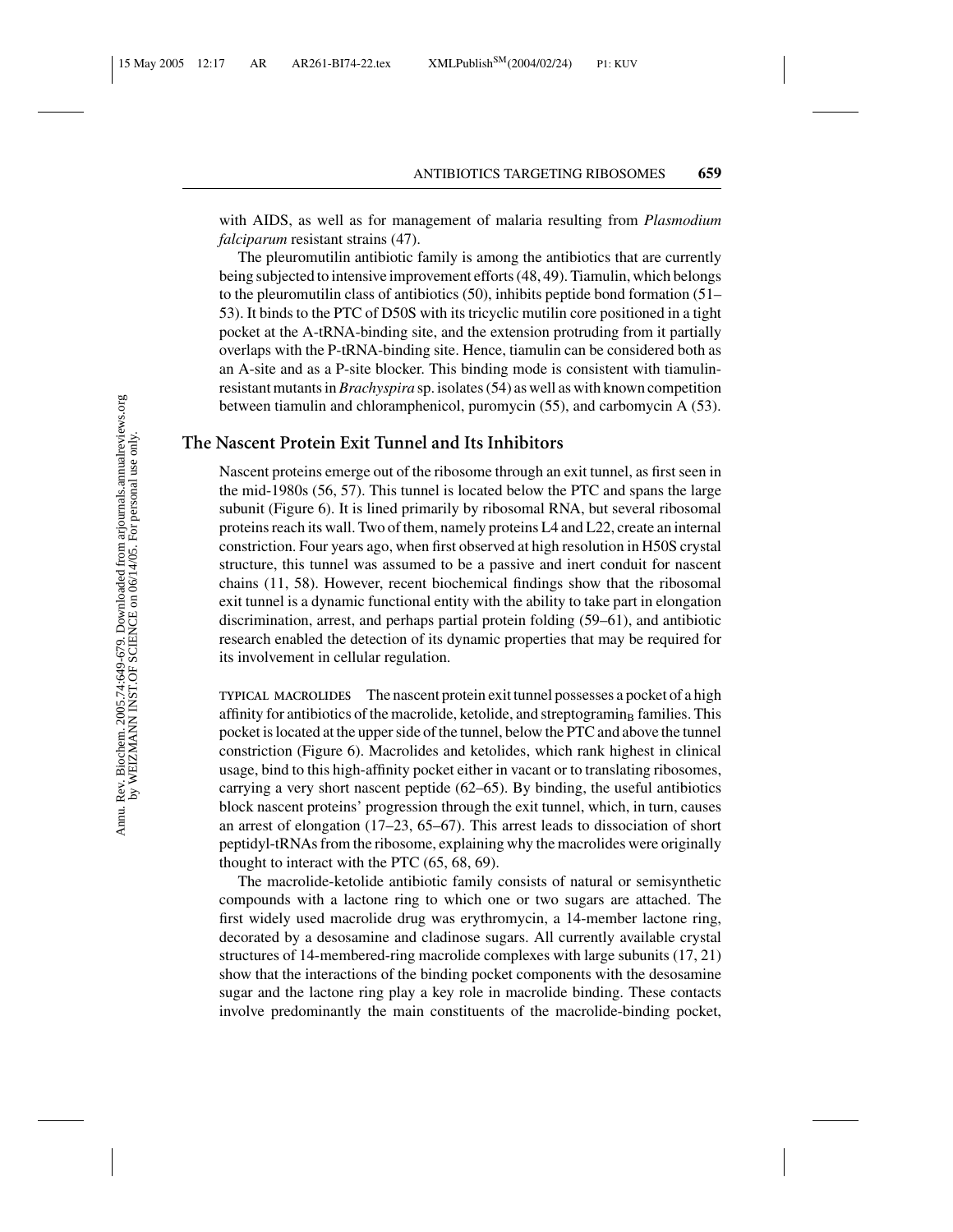

**Figure 6** (*a*) A section of the ribosomal large subunit (D50S), which highlights the ribosomal tunnel and shows the approximate location of the PTC and the macrolide antibiotics. (*b*) The binding modes of several antibiotics within a cross section of the ribosomal tunnel of D50S (*dotted gray cloud* ) at the level of the macrolide-binding pocket. The positions of the key nucleotides for macrolide-ketolide binding, selectivity, and resistance in domains V (DOM V) and II (DOM II) are marked. For orientation, the direction of the peptidyl-transferase center (PTC) is marked. The binding modes of 15- and 16-membered-macrolactone ring compounds H50S are also shown. Another abbreviation is ABT-773 (also called cethromycin).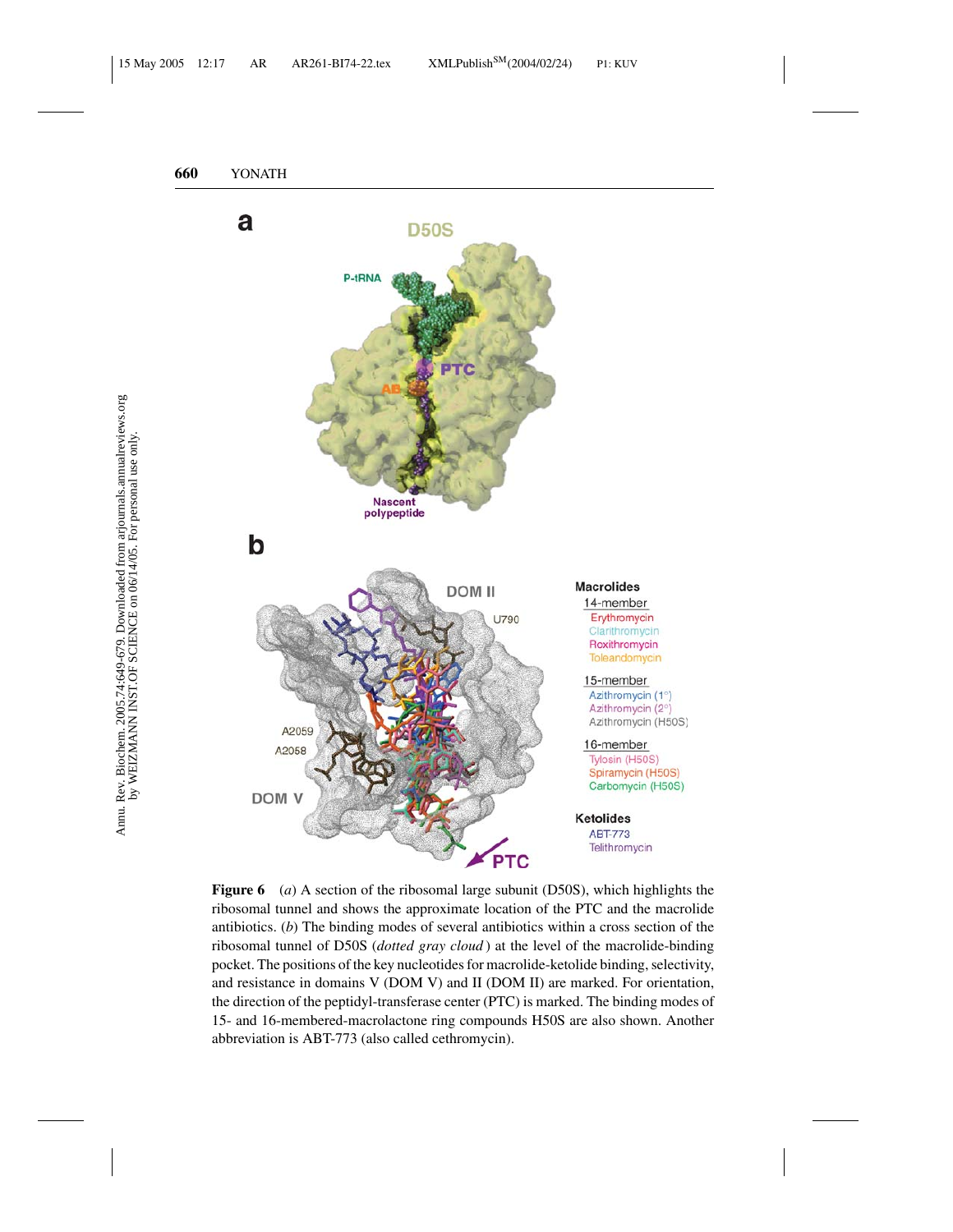namely nucleotides A2058–A2059 of the 23S RNA domain V (Figures 2 and 6). The second macrolide sugar, namely the cladinose, interacts directly with the ribosome in only a few cases (21).

Three closely related 14-membered macrolides, erythromycin and its semisynthetic derivatives, clarithromycin and roxithromycin, exhibit exceptional consistency in their binding modes to the macrolide-binding pocket (Figure 7) (17). Their high binding affinities originate mainly from hydrophobic interactions of their lactone rings and hydrogen bonds of their desosamine sugars with nucleotides A2058 and A2059. Erythromycin binding mode indicates that nucleotide 2058 plays a key role in macrolide binding and selectivity as it is an adenine in eubacteria and a guanine in eukaryotes (for more detail, see below in Adenine Versus Guanine). Furthermore, the prominent macrolides-lincosamides-streptogramin<sub>B</sub> (MLS) resistance mechanisms, A to G substitution or *erm*-gene methylation, are based on increasing the size of A2058 (1–3, 28, 70–72). Because erythromycin, clarithromycin, and roxithromycin were the first macrolides to be studied crystallographically, the similarity of their binding modes raised expectations for comparable resemblance in the binding modes of all macrolides (30). By analogy, similar resistant mechanisms were anticipated for all macrolides, an assumption that was shown later to be oversimplified (42).

**MACROLIDE DERIVATIVES** To circumvent the acute problems associated with macrolide resistance, several new compounds have been designed. These include macrolide derivatives in which the core macrolactone ring has a higher flexibility by increasing the number of its atoms, similar to the 15-member ring azithromycin as well as 16-member ring derivatives, such as tylosin, carbomycin A, spiramycin, and josamycin [which exhibit activity against some MLS resistance strains (73– 75)]. Ketolides present yet another chemical approach based on the addition of rather long extensions, such as alkyl-aryl or quinollyallyl, to the core macrolactone ring; this approach is expected to provide additional interactions, thus minimizing the contribution of 2058–2059 region. The macrolactone ring of the ketolide is characterized by the presence of a keto group instead of the cladinose sugar at its C3 position, an 11,12-cyclic carbamate (76–83).

Recent structural studies showed that the expectations of a uniform binding mode and resistance mechanism were not fulfilled, even within members of closely related antibiotic families (29), such as the macrolide-ketolide group. Thus, it was shown that although all macrolides exploit the same high-affinity pocket, their conformations, orientations, and specific interactions might vary in accordance with their chemical nature (Figures 6 and 7**)**. Yet, the basic nature of the macrolides' and ketolides' inhibitory action is similar, namely to hamper protein biosynthesis by blocking the protein exit tunnel.

Consistent with biochemical results (84, 85), the crystal structures of complexes of the large ribosomal subunit with the 15- and 16-membered-ring macrolide (18, 19), as well as with ketolide (18, 22), revealed drug interactions with domain II in addition to the common macrolide interactions with domain V (Figures 2 and 6).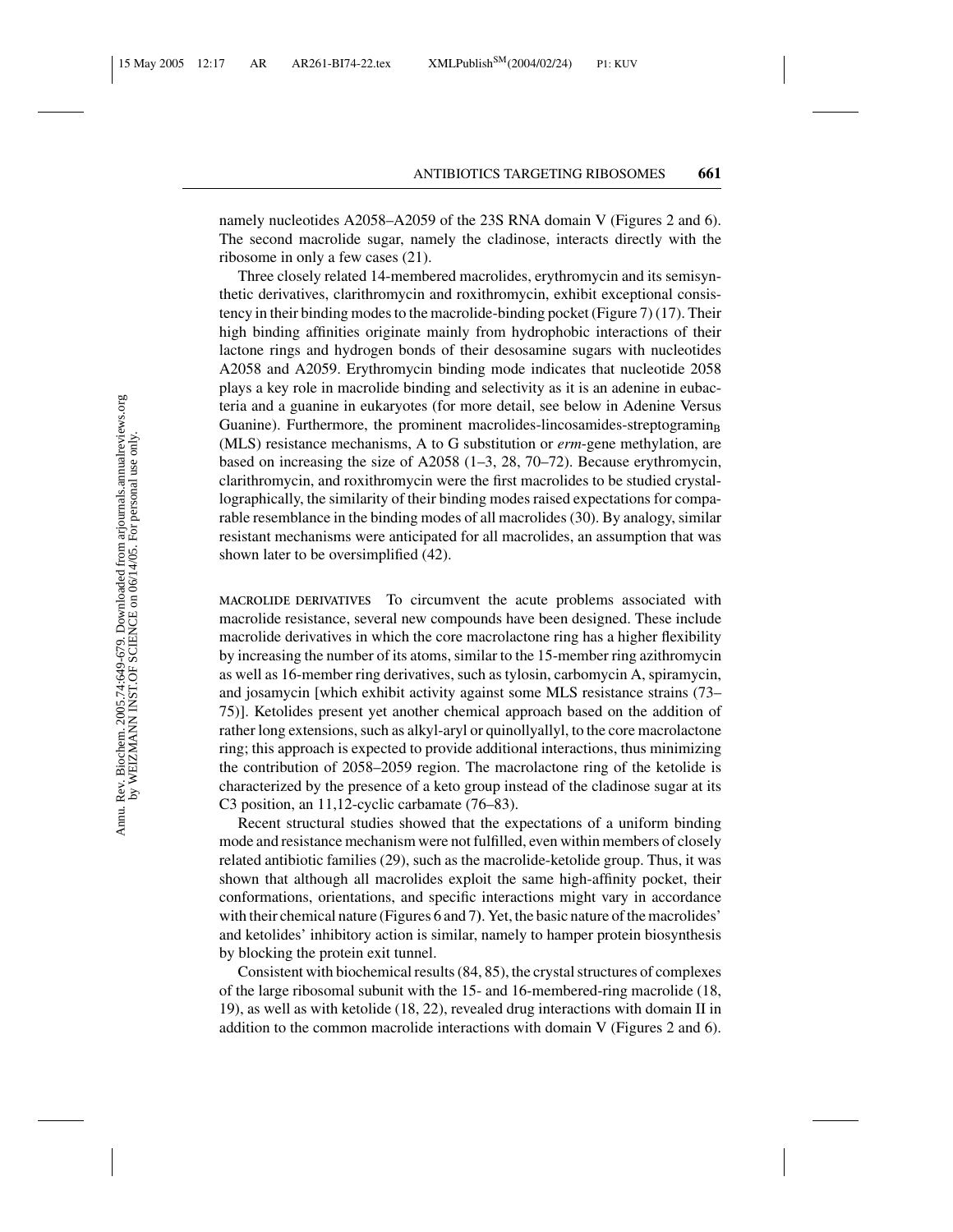

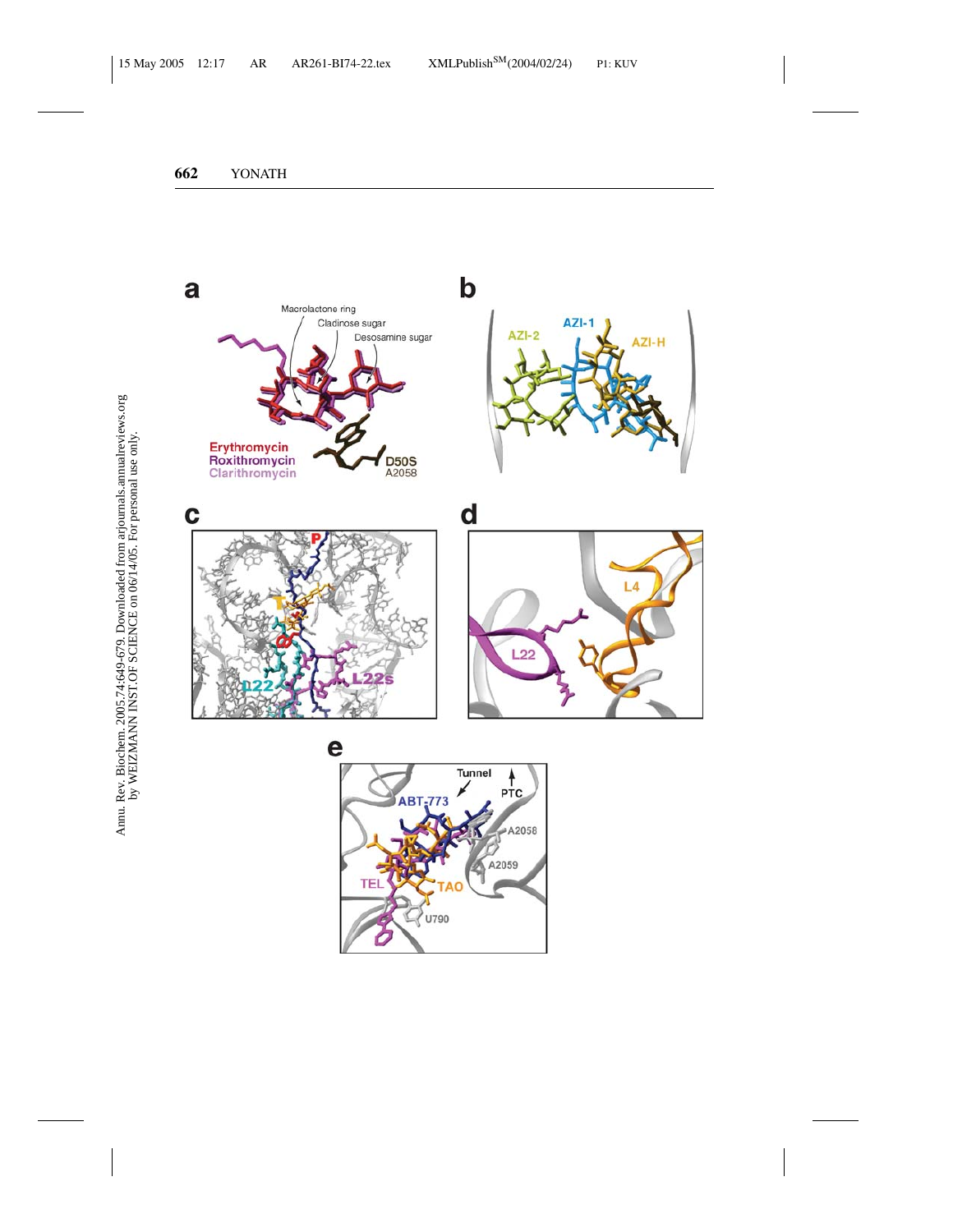Domain II lines the tunnel wall approximately across domain V and is likely to provide additional drug interactions that may compensate for the loss of the seemingly vital contacts of the desosamine sugar with A2058 in MLS-resistant strains.

The addition of a nitrogen atom to the 14-membered macrolide to produce the 15-membered macrolide, azithromycin, increases the flexibility of the lactone ring, alters its conformation, and induces novel interactions. Three distinctly different orientations have been observed for the bound azithromycin (18, 19), each of which differs from that of erythromycin (17) and supports this suggestion. Within D50S, azithromycin binds cooperatively at two sites, which interact with each other. Both azithromycin molecules bind perpendicular to the tunnel direction, stretching from the typical erythromycin pocket to domain II. Consequently, azithromycin occupies most of the tunnel free space (Figure 7), which is consistent with its high efficiency and prolonged action (76). The unusual dual binding of azithromycin to D50S may be species specific because it involves contacts with a nonconserved glycine 60 of protein L4 (18, 27). However, these contacts are with the backbone of this protein, and the direction of its side chain points away from the interaction

Figure 7 (*a*) The chemical composition and the common binding mode of erythromycin, clarithromycin, and roxithromycin in the protein exit tunnel of D50S. The main macrolide components, namely the macrolactone ring and the desosamine and cladinose sugars, are marked. (*b*) Superposition of azithromycin bound to H50S (AZI-H) and to D50S (AZI-1 and AZI-2), together with the position of A2058 and the approximate boundary of the ribosome tunnel (*gray ribbons*). (AZI-1 and AZI-2 are the primary and secondary sites of azithromycin in D50S.) Note that according to this view, azithromycin binding to H50S should not severely hamper nascent protein passage, which explains drug selectivity. (*c*) A view into the tunnel (*gray*), showing the troleandomycin (T, in *gold*)-induced swinging (*magenta*) of protein L22 beta-hairpin tip (native orientation shown in *cyan*). The modeled polypeptide chain (*purple*) represents a nascent protein with the sequence motif known to cause SecM (secretion monitor) elongation arrest. This motif is located about 150 residues from the N terminus and has the sequence XXXXXWXXXXXXXXXXP, where X is any amino acid and P (proline) is the last amino acid to be incorporated into the nascent chain (59). The position of the tryptophane essential for elongation arrest is also shown to indicate the stunning correlation between it and that of troleandomycin. The SecM proline required for the arrest when incorporated into the protein is the top amino acid of the modeled nascent chain, located at the PTC, at the end of the P-site tRNA. (*d*) A possible interaction between protein L22 beta-hairpin tip in its swung conformation and Tyr 59 of protein L4, which forms (together with L22) the tunnel constriction. (*e*) Superposition of the locations of troleandomycin (TAO) and the two ketolides: cethromycin (ABT-773) and telithromycin (TEL). Key nucleotides for ketolide binding from domain V and II are shown. Tunnel walls are represented by a gray ribbon. For orientation, the PTC direction is indicated.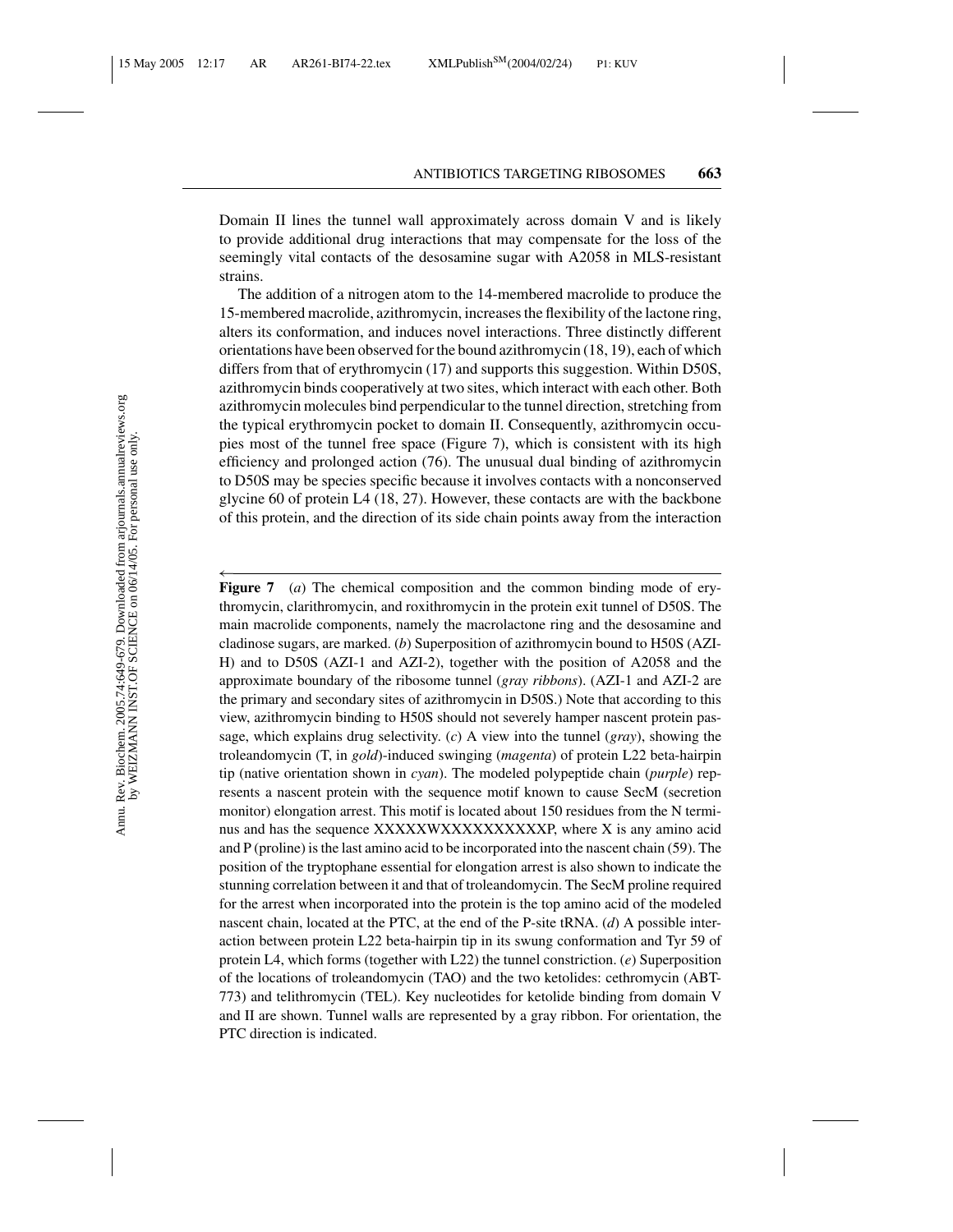region. Hence, the identity of the residue at position 60 of protein L4 position is of marginal relevance for L4 ineractions with the second azithromycin molecule. In addition, modeling and energetic considerations indicated the feasibility of dual azithromycin binding to ribosomes of several pathogens, such as *Haemophilus influenzae*, *Mycobacterium tuberculosis*, *Helicobacter pylori*, *Mycoplasma pneumoniae*, and *Mycobacterium leprae* (32). Furthermore, isolates of the azithromycin resistant strain of *Streptococcus pyogenes* were characterized as having deletions in the vicinity of residue 60 of protein L4 of the pathogen (86), therefore indicating possible azithromycin interactions with protein L4 and supporting azithromycin dual binding. Because L4 is located deeper in the tunnel compared to the macrolide-binding pocket (13), the involvement of L4 in azithromycin resistance further supports the crystallographic results showing azithromycin interactions with this region and questions the validity of counterclaims obtained by combining results of mutagenesis of A2058 and A2059 and of the assumption that 15-membered-ring macrolides bind to the ribosome identically to the 14 membered ring (30).

**TROLEANDOMYCIN: A MACROLIDE INTERACTS WITH TWO DOMAINS AND TRIGGERS TUNNEL GATING** Troleandomycin is a 14-membered-ring macrolide in which all hydroxyl groups are either methylated or acetylated; for this reason, it cannot create the typical macrolide hydrogen bonds. The lack of hydroxyls available for hydrogen bonds and the larger size of troleandomycin compared to that of erythromycin dictate a unique binding mode, although in the crystals of its complex with D50S troleandomycin binds to the typical macrolide 2058–2059 pocket (21). The utilization of a unique set of interactions demonstrates that functionally meaningful interactions of macrolides with A2058 can involve various chemical moieties. Owing to the bulkiness of its substituents and its larger size, a troleandomycin lactone ring is oriented with a small inclination to the tunnel wall, rather than perpendicular to it. In its unique orientation, troleandomycin reaches from domain V to domain II and appears to collide with the tip of the beta-hairpin of protein L22. This collision seems to trigger a swing of the beta-hairpin tip across the tunnel (Figure 7) (21). Both the native and the swung conformations of L22 beta-hairpin are stabilized by electrostatic interactions and hydrogen bonds with RNA segments of the tunnel wall. Furthermore, the swung L22 beta-hairpin tip reaches the vicinity of the tunnel constriction and may interact with protein L4 (Figure 7). This L4-L22 proximity may be linked to macrolide resistant mechanisms involving mutations of these two proteins, despite the lack of direct interactions with them. In its swung conformation, the L22 beta-hairpin tip gates the tunnel, and its interactions with domain II nucleotides are correlated with mutations bypassing tunnel arrest (59), hence providing the structural basis for conformational dynamics of the tunnel and validating evidence of the tunnel discrimination properties, obtained biochemically (59–61). Protein L22 is an elongated ribosomal protein that stretches along the large subunit between the tunnel constriction and a location close to the tunnel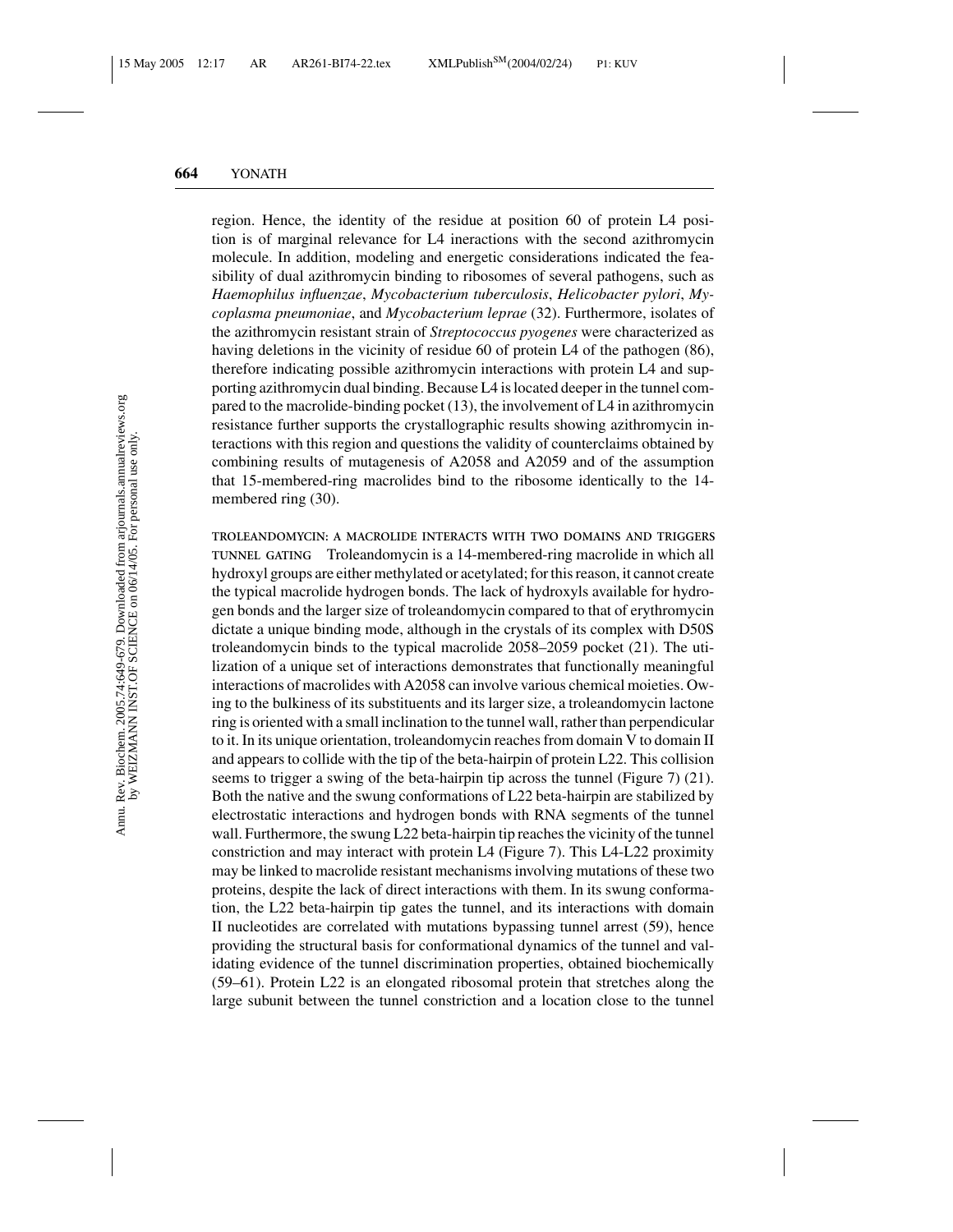opening. Thus, it may participate in tunnel arrest as well as in signal transmission associated with the nascent protein progression, between the cell and the ribosomal interior.

Interestingly, troleandomycin's main interactions with domain II of D50S are through the same nucleotide, U790 (21), that interacts with each of the two ketolides, telithromycin and cethromycin, also called ABT-773 (Figure 7) (18, 22), despite the significant differences in the binding modes of these three antibiotics. This specific interaction may be responsible for troleandomycin-ketolide crossresistance mutation and for the similarity in RNA probing (D. Baram**,** T. Auerbach, and I. Greenberg, unpublished results). An additional common motif between troleandomycin and ketolides is the nature of peptides mediating resistance to them. These resistant peptides (65, 87) are usually quite short (built of a few amino acids) and may displace part of the macrolide molecules in bacterial cells, thus increasing the fraction of drug-free ribosomes and consequently rendering cells resistant to macrolides (88–90).

The structures of ribosome-antibiotic complexes explain the relationship between the size of the lactone ring substituents and the number of residues that can be incorporated into nascent polypeptides by ribosomes treated with macrolides. The correlation observed between the space available for nascent peptides in the tunnel of drug-bound ribosomes and the length of peptides bound to peptidyltRNAs that dissociate from ribosomes upon macrolide binding (65) provides an additional support for the crystallographic position of troleandomycin. An example is carbomycin A, a 16-membered macrolide that carries a large mycaminose-mycarose sugar moiety. When bound to a *H. marismortui* ribosome (19), this extension reaches the peptidyl-transferase center, a finding correlating well with dissociation of peptidyl-tRNAs containing 2–4 residues (19, 65, 75, 91). In contrast, erythromycin, which binds to the macrolide pocket but does not possess a mycaminose-mycarose sugar, causes dissociation of peptidyl-tRNAs containing 6–8 residues (65). Telithromycin induces the release of peptidyl-tRNAs containing 9–10 residues, which is consistent with its position deeper in the tunnel, compared to typical macrolides (21).

The accumulated information concerning the modes of binding and the actions of the macrolide derivatives provides tools for addressing the important issue of the influence of the antibiotic chemical properties, conformational flexibility of their binding modes, and resistant mechanisms. For example, both troleandomycin and the ketolides are 14-membered macrolides, both bind at the 2058–2059 pocket, both interact with domain II, both have the same minimum inhibitory concentration values (for *D. radiodurans*), and both were shown to induce a similar resistant mutant (T. Auerbach, D. Baram, and I. Shalit, unpublished results). Nevertheless, the ketolides and troleandomycin exhibit significantly different binding patterns (Figure 7), resulting from their specific chemical and geometrical properties. It appears, therefore, that binding to a specific pocket or that comparable properties of different antibiotics may or may not result from comparable drug orientations.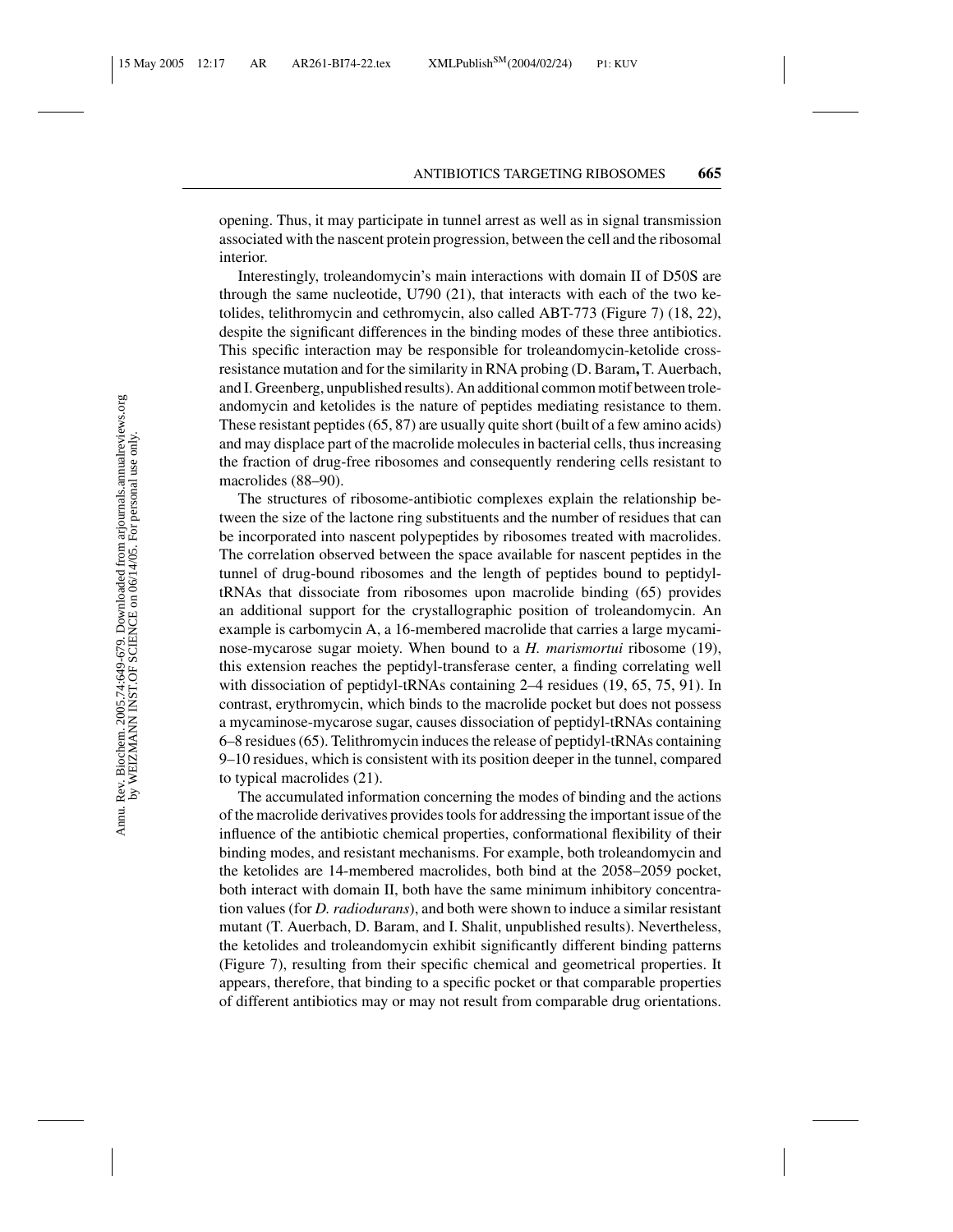Similarly, resistance could originate from disruption of various interactions. Therefore a specific mutation acquiring resistance to several antibiotics does not necessarily show that all have the same binding mode.

# **Ribosomal Dynamics and Antibiotic Synergism**

The two universally conserved nucleotides, A2602 and U2585, which are of utmost importance for peptide bond formation, are favorable ribosomal targets (23, 31, 32). Both bulge out toward the center of the PTC and play crucial roles in peptide bond formation by facilitating and anchoring the rotatory motion, respectively (31, 40, 41). Interestingly, significant conformational changes are associated with the binding of antibiotics to these nucleotides, presumably because of the unusual flexibility of these nucleotides (31, 32). Indeed, even the mere binding of tiamulin and dalfopristin (92) (the streptogramin<sub>A</sub> antibiotic component of Synercid<sup>®</sup>), both of which block the PTC rather than interfering with its mobility, induces some shifts in the positioning of these two nucleotides (24). This finding is consistent with their altered chemical reactivity in the presence of these drugs (53).

Sparsomycin, which targets A2602 (20, 31, 93), is a potent universal antibiotic agent, hence less useful as an anti-infective drug. Comparisons between the two observed sparsomycin-binding sites indicated a significant correlation between the mode of antibiotic binding and the ribosomal functional state. Thus, by binding to nonoccupied large ribosomal subunits, sparsomycin stacks to the most flexible nucleotide A2602 and causes striking conformational alterations in the entire PTC. These, in turn, should influence the positioning of the tRNA in the A site, thus explaining why sparsomycin was considered to be an A-site inhibitor, although is does not interfere with A-site substrates (93–95). In its position in D50S, sparsomycin faces the P site (Figure 5) and can enhance nonproductive tRNA binding (95). Conversely, when sparsomycin enters the large subunit simultaneously with a P-site substrate or substrate analog, it can cause only a modest conformational alteration of A2602, and because the P site is occupied by the P-site substrate, sparsomycin stacking to A2602 appears to face the A site (Figure 5) (20).

In contrast to the universality of sparsomycin, Synercid $^{\circledR}$  interacts partially with nonconserved nucleotides, thus exhibiting a high level of selectivity against bacterial pathogens (23, 32). This recently approved injectable drug, with excellent synergistic activity, is a member of the streptogramin antimicrobial drug family in which each drug consists of two synergistic components  $(S_A \text{ and } S_B)$ , capable of cooperatively converting weak bacteriostatic effects into lethal bactericidal activity. In crystals of the D50S-Synercid $\mathcal{B}$  complex, obtained at clinically relevant concentrations, the  $S_A$  component, dalfopristin, binds to the PTC in a manner overlapping almost perfectly the tiamulin location. However, contrary to tiamulin, which causes a modest conformational alteration of U2585, dalfopristin induces remarkable conformational alterations, including a flip of 180◦ of U2585 base (Figure 8), hence paralyzing its ability to anchor the rotatory motion and to direct the nascent protein into the exit tunnel (32). As this motion is of utmost importance to cell vitality, it is likely that the pressure to maintain the processivity of protein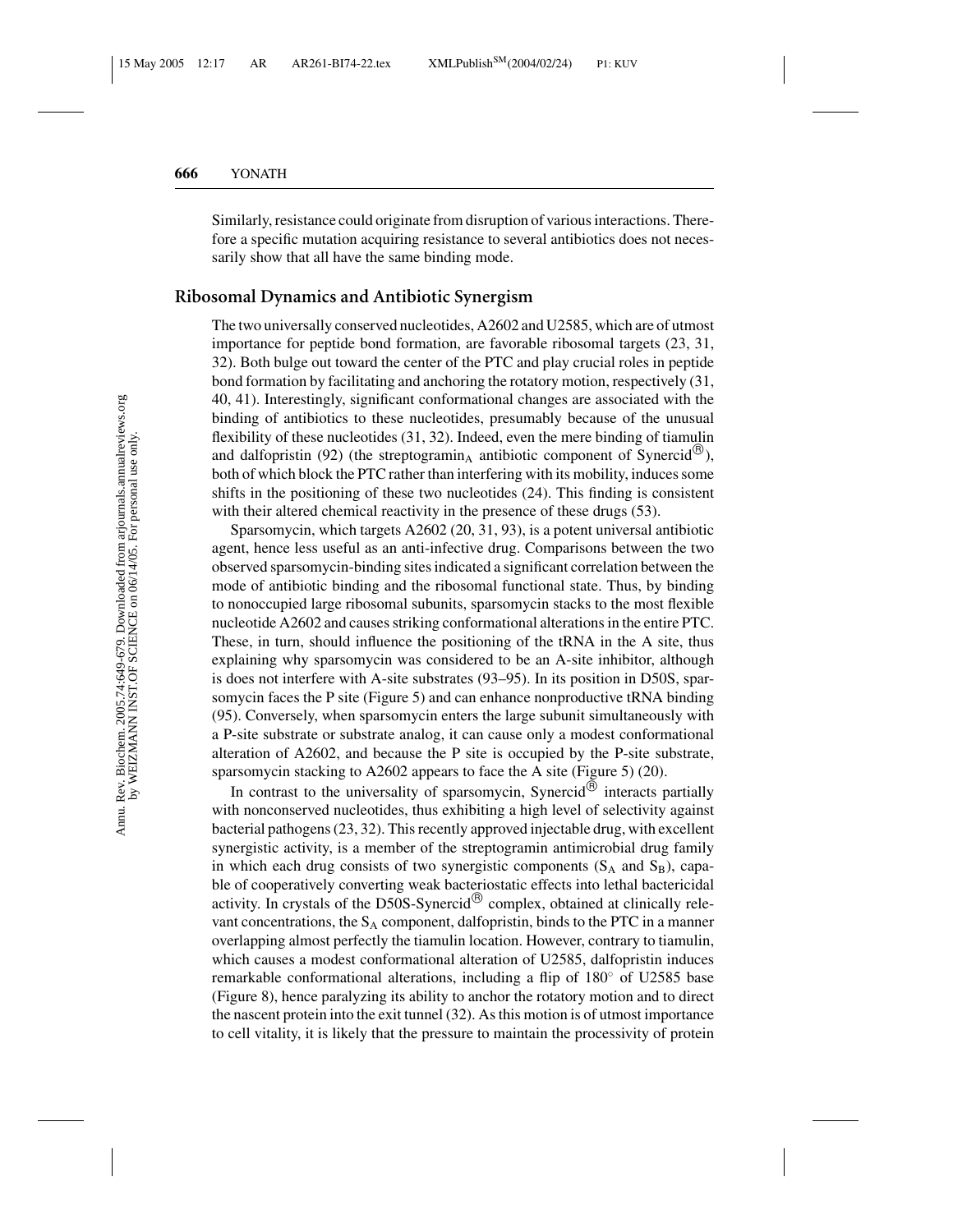

**Figure 8** (*a*,*b*) Two views of the region containing the PTC and the tunnel entrance, perpendicular and parallel to the tunnel long axis, respectively, showing the synergistic action of Synercid $^{\circledR}$ . Note the spectacular flip of U2585 from its native orientation to the drug bound. The relatively large height difference between the two components is clearly shown in (*b*). The positions of  $S_A(A)$ , namely dalfopristin, and  $S_B(B)$ , namely quinupristin, the two components of Synercid $^{\circledR}$  compounds along the tunnel, can be estimated from the stereo pair shown in *(a)* and the view shown in *(b)*.

biosynthesis will attempt recovery of the correct positioning of U2585 by expelling or relocating dalfopristin, which is consistent with dalfopristin's poor antibacterial effects. The  $S_B$  component of Synercid<sup>®</sup>, quinupristin, is a macrolide that binds to the common macrolide-binding pocket (17, 29). However, owing to its bulkiness, quinupristin is slightly inclined within the tunnel and, consequently, does not block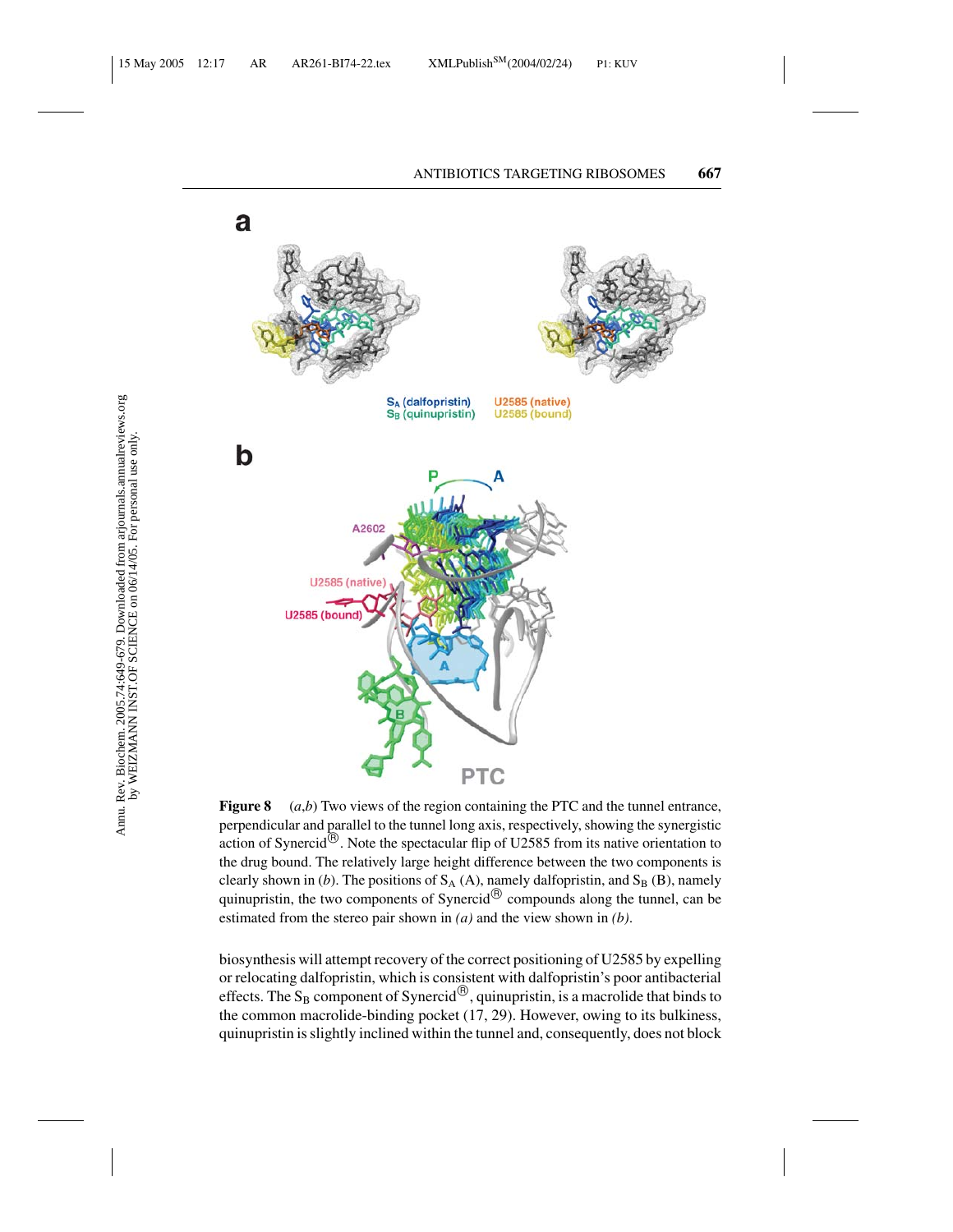it efficiently (23, 32), thus rationalizing its reduced antibacterial effects compared to erythromycin. When bound simultaneously, both Synercid $^{(8)}$  components interact with each other, stabilizing the nonproductive flipped positioning of U2585 and blocking the way out of dalfopristin (Figure 8). Therefore, the antimicrobial activity of Synercid $\bigcirc$  is greatly enhanced.

Thus, the two components of this synergetic drug act in two radically different fashions. Quinupristin, the  $S_B$  component, takes a passive role in blocking the tunnel, whereas dalfopristin, the  $S_A$  component, plays a more dynamic role by hindering the motion of a vital nucleotide at the active site, U2585. It is conceivable that such mode of action consumes higher amounts of material compared to the static tunnel blockage. This explanation is consistent with the peculiar composition of 70% dalfopristin and 30% quinupristin in the optimized commercial Synercid, although the crystal structure of the complex D50S-Synercid indicates binding of stoichiometric amounts of both components to each ribosomal subunit. Contrary to the potency of Synercid $^{\circledR}$  action on eubacteria, streptogramins have marginal inhibitory effect on eukaryotes. Although streptogramins can bind to some archaeal species, such as archaeon *Halobacterium halobium* (92), crystals of H50S soaked in solution containing both streptogramins were found to contain only the  $s$ treptogramin<sub>B</sub> component (19). Furthermore, virginiamycin-M, a streptogramin SA component, that binds to H50S causes only minor alterations in the conformation of U2585 (19), contrary to the 180◦ flip of U2585 in D50S (23), and thus hardly influences the A-site to P-site rotatory motion. This very different binding mode is likely to result from the conformation of the PTC of the archaeal H50S, which varies significantly from that of the typical eubacterial ribosome (12, 13, 33). It is also consistent with the inability of the PTC of H50S to bind the peptide bond formation blocker, clindamycin, and the A-site tRNA competitor (43–45), chloramphenicol (20).

# **ANTIBIOTIC SELECTIVITY: THE KEY FOR EFFECTIVE THERAPEUTIC TREATMENT**

Drug selectivity is the key for therapeutical effectiveness. Universal drugs, such as sparsomycin, are essentially useless for combating infections but may be used in antitumor treatment. Edeine is the example of ultimate potent universality, as its usage may be fatal. Even lower degrees of selectivity may cause toxicity. In the case of ribosomal antibiotics, which show a high level of universality in sequence and almost complete identity in function, this imperative distinction is achieved by subtle structural differences within the antibiotic-binding pockets of the prokaryotic and eukaryotic ribosomes (8, 29). The availability of structures of antibiotics complexed with the large ribosomal subunit from the eubacterium *D. radiodurans*, D50S (17, 18, 21–24), alongside the archaeon *H. marismortui*, H50S (19, 20), which possesses typical eukaryotic elements at the principal antibiotic targets, provides unique tools for investigating selectivity principles.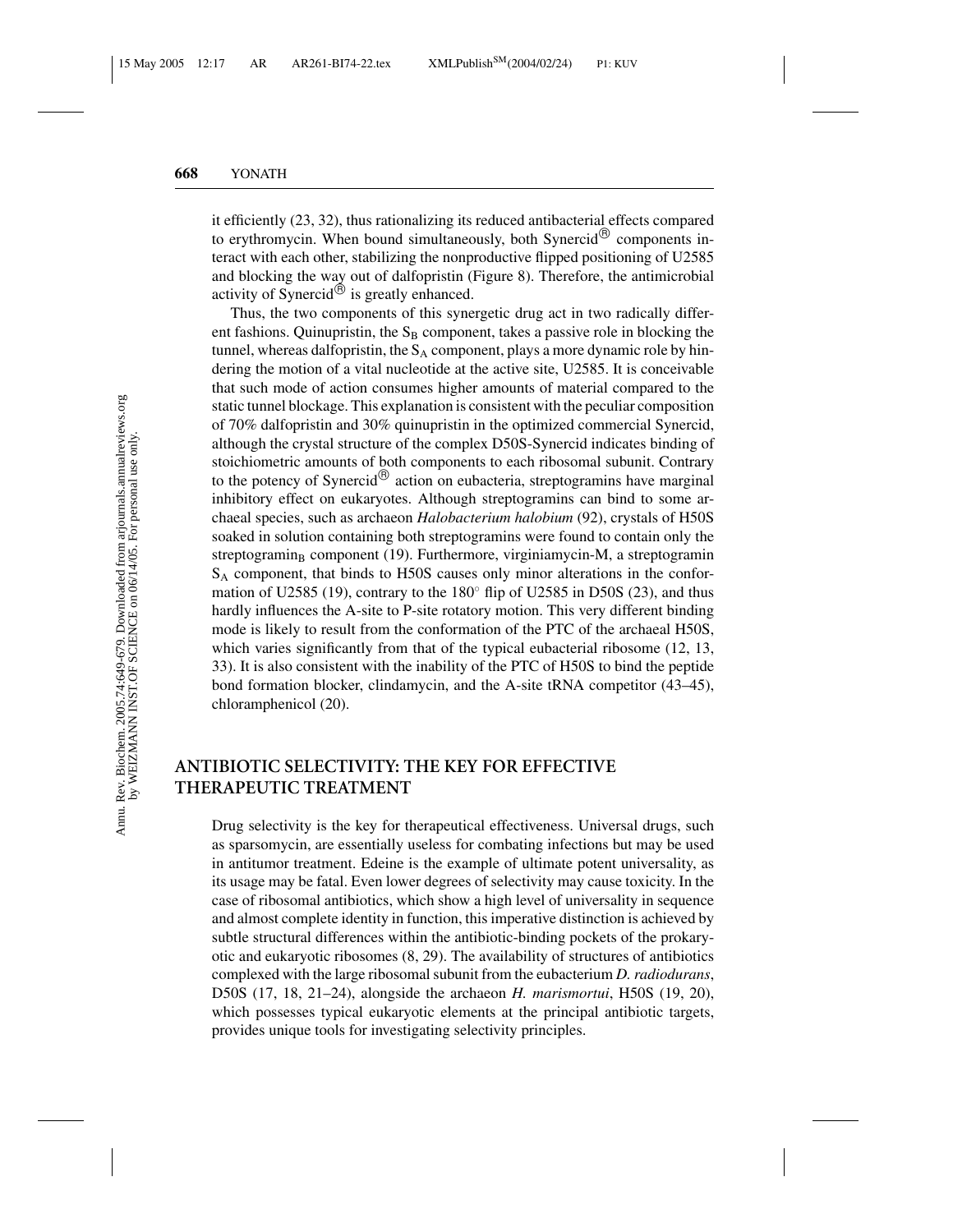#### **Adenine Versus Guanine**

The structural differences determining drug selectivity may boil down to the identity of a single nucleotide. A striking example is the immense influence of the minute difference between adenine and guanine, which was found to dictate the preference of binding as well as the level of activity. Two examples are the effect of paromomycin on the small ribosomal subunit and of the typical macrolides on the large one. The interactions between paromomycin and bases A1408 and G1491 of the A site of bacterial rRNA include hydrogen bonds (with A1408) and ring stacking against G1491 (14). In humans, the identities of the homologous bases are G and A, thus hampering the creation of efficient drug-target interactions.

Similarly, the identity of the nucleotide at position 2058, the main component of the macrolide-binding pocket, governs typical macrolide selectivity. In all eubacteria, this nucleotide is an adenine that provides the means for the prominent macrolide interactions. In eukaryotes, as well as in the archaeon *H. marismortui*, it is a guanine. Structural analysis of the complexes of the typical macrolide show that guanine in this position should be too bulky to allow interactions with typical 14-membered-ring macrolides. This interpretation appears to be in accord with the resistance mechanisms (mentioned above) acquired by the increase of the space consumed by this nucleotide either by mutagenesis or by *erm* methylation.

Significant variability was observed in binding modes and binding conditions of azithromycin, a 15-membered-ring macrolide designed to overcome macrolide resistance. As with other antibiotics, azithromycin binding to H50S requires extremely high drug concentrations (19), and instead of practically blocking the D50S tunnel, in H50S azithromycin occupies only a small part of it. Thus, although it interacts with the macrolide pocket, its lactone ring is inclined, and its orientation seems to permit nascent protein progression (Figure 7). Careful analysis of the azithromycin-binding mode to H50S indicated that its peculiar mode of interaction is due not only to the existence of G in position 2058, but also to the conformation of the entire binding pocket. Hence the types and the orientations of several nucleotides within the binding site pocket are significantly different from their orientations and types in eubacterial ribosomes (42) (Figure 9).

Common to the binding modes of the 15-membered-ring azithromycin and the three 16-membered macrolides, tylosin, carbomycin, and spiramycin to H50S (19), which contains a guanine in position 2058, are their locations within the tunnel and their inclination to the tunnel wall. Comparison of the binding modes of the 16-membered-ring macrolides to H50S (19) with those of the erythromycin family to D50S (17) showed that, despite the similar locations, variations were observed between the global orientations of these macrolide families and that their peculiar orientation, as well as the conformations of the lactone rings of the 16-membered macrolides, leads to only partial blockage of the tunnel (Figure 9) (29, 42).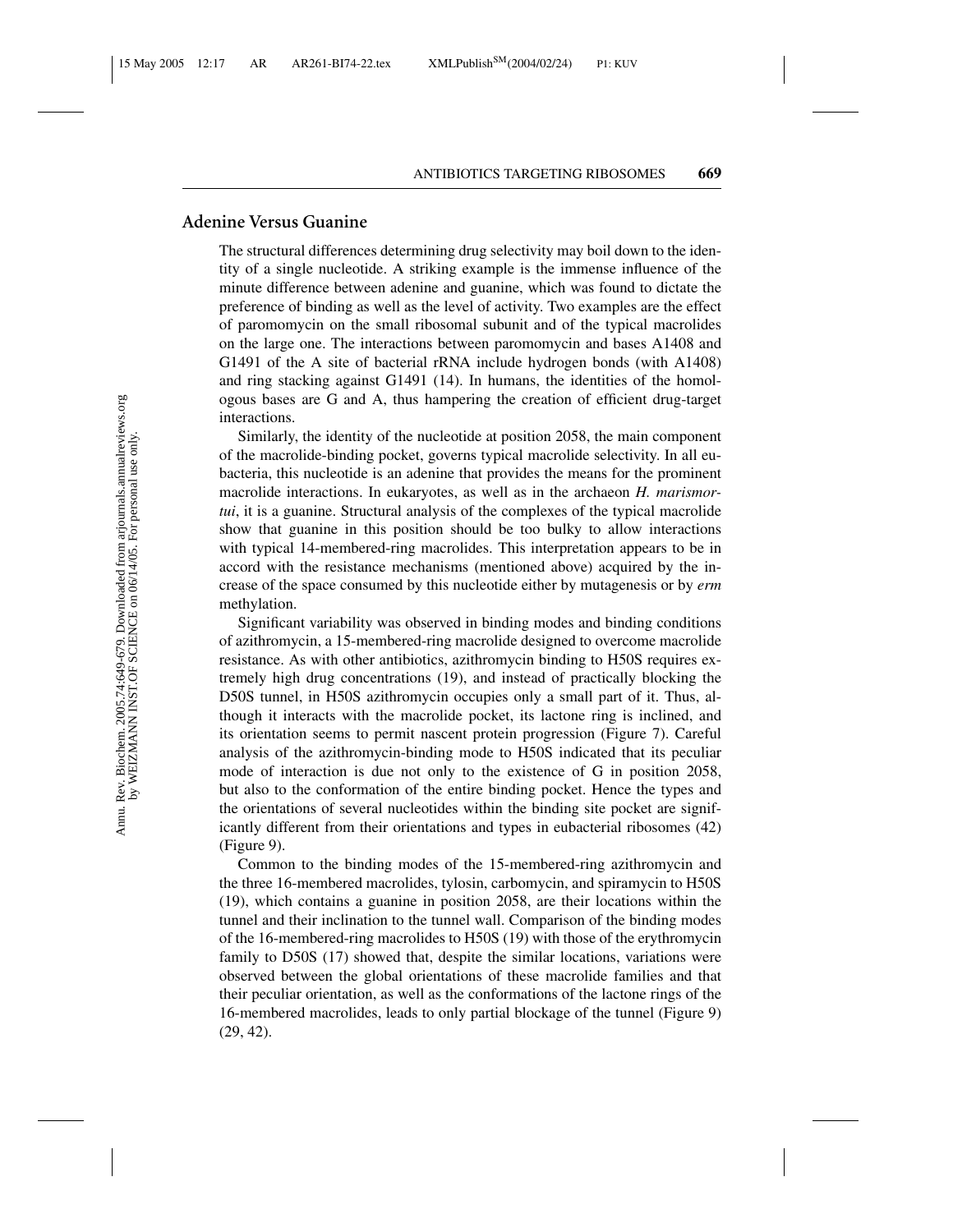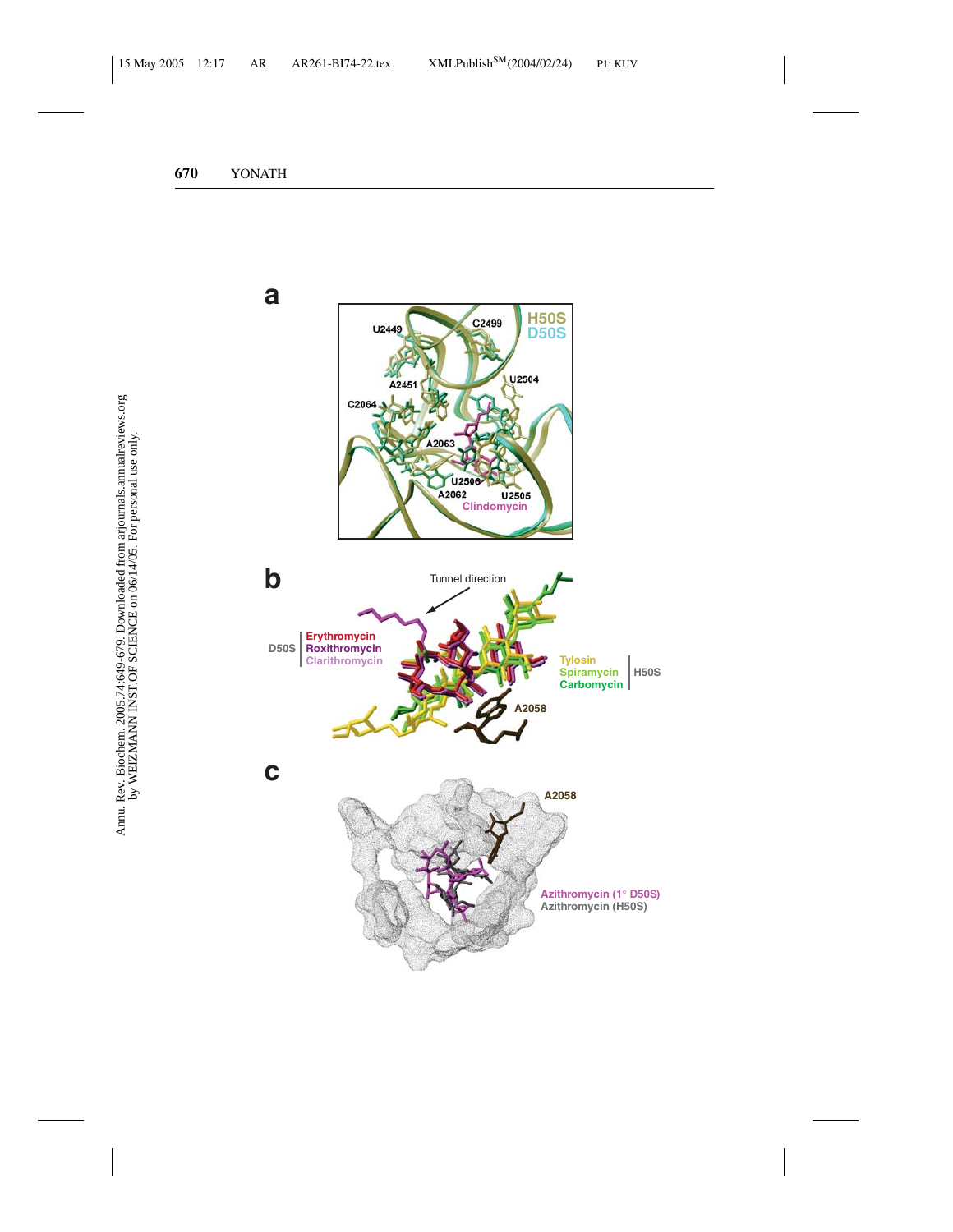# **Selectivity Determined by Conformational and Sequence Variability**

At the first glance, drug binding to ribosomes with guanine at position 2058 may indicate a low level of selectivity that should consequently reduce its clinical relevance. The wide usage of azithromycin indicates the contrary. This can be explained by comparing the azithromycin-binding modes to D50S and to H50S, assuming that H50S represents, to some extent, the eukaryotic ribosome. Thus, in H50S, azithromycin blocks only a relatively small part of the tunnel (19), whereas in D50S, the azithromycin molecule that occupies the high-affinity macrolide pocket (called Azi-1) should lead to effective blockage of the exit tunnel (Figure 9) (18, 29, 42). These prominent differences in binding modes suggest that additional factors influence drug interactions. Indeed, considerable differences in the fine structures of the environment of the macrolide-binding pocket have been identified by a careful comparison of drug binding modes to ribosomes of two kingdoms, eubacteria and archaea (42), explaining also the typical requirement for an immense excess of antibiotics for meaningful antibiotic binding to H50S.

The amount of antibiotics required for meaningful binding to ribosomes from different sources provides an additional distinction between antibiotic-binding modes. Thus, clinically meaningful binding of antibiotics to the small ribosomal subunits from *T. thermophilus*, T30S, and the large ribosomal subunit from *D. radiodurans*, D50S, could be achieved with an antibiotic concentration similar to those found effective for therapeutic use. In contrast, antibiotic binding to the large subunits from *H. marismortui*, H50S, necessitates up to 1000-fold excess of the commonly used concentrations in therapeutic treatment (19, 20). Hence, the crystallographically observed differences in the antibiotic-binding modes of these two forms demonstrate the interplay between structure and clinical implications

Figure 9 **Figure 9** (*a*) Conformational differences between H50S and D50S nucleotides around the clindamycin-binding site. The subset of clindamycin interactions with the PTC is shown. Note the similarity of the RNA backbones, in contrast to the pronounced differences of the orientations of the bases. (*b*) Superposition of the locations of three 16-membered macrolides: tylosin, spiramycin and carbomycin bound to H50S, on the locations of the three 14-membered macrolides bound to D50S, as shown in Figure 7a. Note the larger distance between the nucleotide at position 2058 and the desosamine sugars of the three 16-membered macrolides, compared to the 14-member compounds. Also note that superiority in tunnel blocking effectiveness of the 14-membered macrolides over the 16-member compounds, as the latter seems to hardly hamper nascent protein passage. (*c*) A section of the exit tunnel (shown as a *gray cloud* ) with the positions of azithromycin in H50S (AZI-H) and one of the two azithromycin molecules that bind to D50S ( $AZI_1-D$ ). This figure shows that the binding mode of this azithromycin molecule to D50S is similar to that of typical macrolides to eubacterial pathogens and that this molecule alone should arrest nascent protein passage. For orientation, the position on A2059 is shown.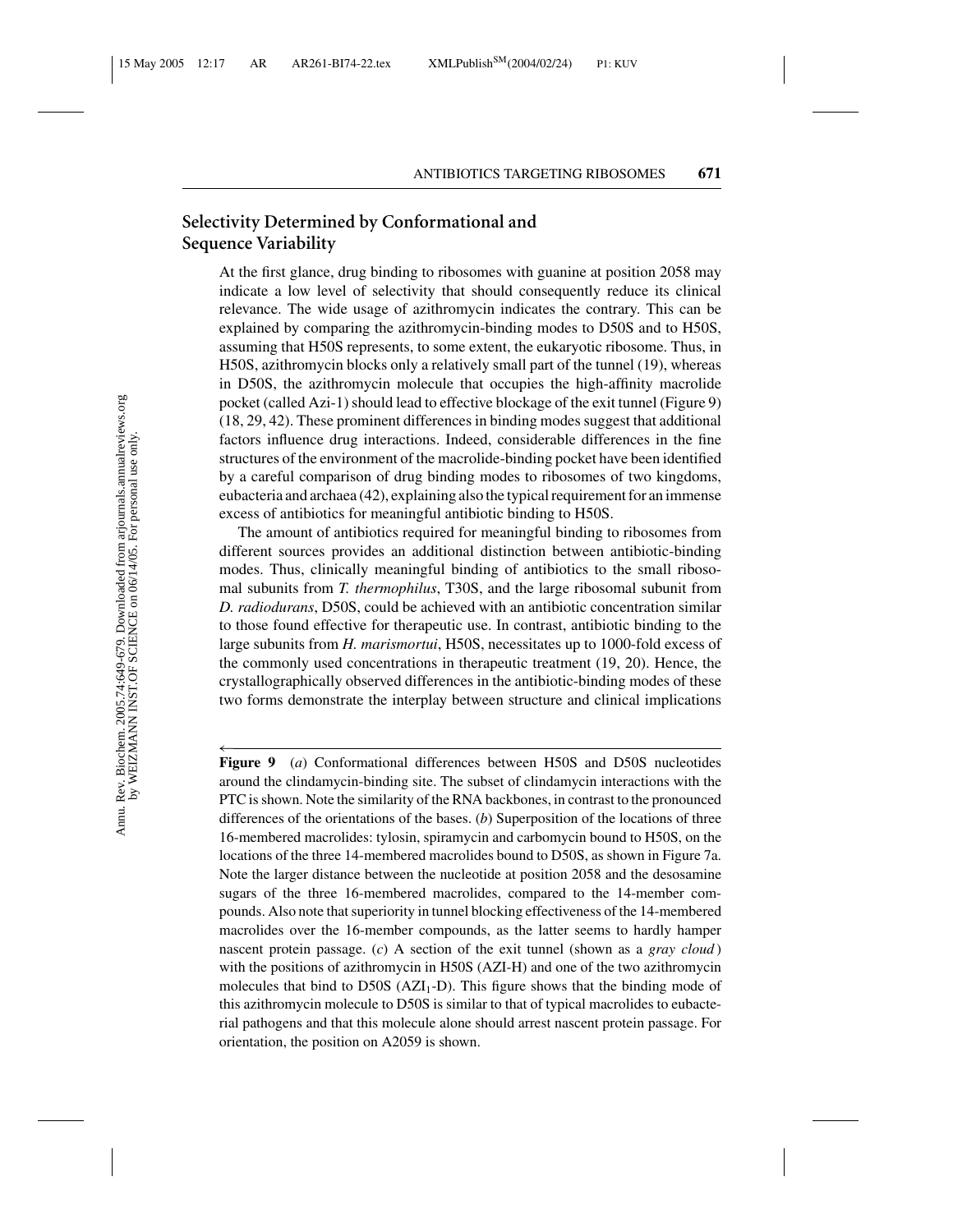and illuminate the distinction between medically meaningful and less relevant binding.

In general, variations in binding modes of the same drugs to H50S and D50S can be correlated with conformational differences originating from phylogenetic differences between these two species (42); from the functional state of the crystallized material, as seen in the case of sparsomycin described above (29); and from the gap between physiologically active conditions and specific crystal environments. Examples of variability that do not depend on adenine/guanine exchange are chloramphenicol, clindamycin, and streptogramin<sub>A</sub>.

In accord with chloramphenicol selectivity, even at exceptionally high chloramphenicol amounts, binding at the PTC A site was not detected in the H50S complex. Instead, another site was found at the entrance to the ribosomal tunnel (20) in a position that does not interfere with peptide-bond formation or with nascent chain progression; therefore, binding leads to marginal or to no inhibitory significance (29) as well as to apparent competition with macrolides. Lack of chloramphenicol binding to the A site in the PTC of H50S may be the consequence of the H50S crystal environment, which hardly resembles the in situ environment within either typical pathogens or the *H. marismortui* cell (11, 33), particularly the ratios between mono and divalent ions. Variations in ion types and concentrations were shown to induce significant conformational alterations in the PTC (96, 97) that may lead to inactivation and to reduction of the efficiency of A-site tRNA binding (98) as well as the affinity for chloramphenicol.

Yet another cause for lack of chloramphenicol binding to the PTC of H50S may be associated with the *H. marismortui* PTC conformation, which was found to differ from that of PTC in the eubacterial ribosome (12) and also differs in the unbound eubacterial large subunit (Figure 9) (13, 33). Assuming that the PTC of H50S resembles that of eukaryotes, the significant differences between its conformation and that of eubacteria seems to be the reason for the rather low affinity of PTC antibiotics to eukaryotes. The lack of clindamycin binding to H50S is an additional example that can be explained by inherent conformational difference between eubacteria and eukaryotes. Thus, almost all interactions of this drug with the PTC of the eubacterial D50S cannot be formed by the corresponding H50S moieties, because they point in directions that are not suitable for interactions.

Streptogramin presents an interesting case of double selectivity. As shown above, upon binding to D50S dalfopristin, the streptogramin<sub>A</sub>-like component of Synercid<sup>®</sup>, nucleotide U2585, undergoes a remarkable flip of almost 180 $^{\circ}$  rotation. In contrast, in the complex of H50S with a streptogramin<sub>A</sub>-like component, called Virginiamycin-M, the U2585 conformation is hardly altered (20). This mild drug action is explained by the different conformations of the PTC of H50S compared to those of the eubacterial ribosomes (12, 13), in accord with the inability of chloramphenicol (20), a known A-site competitor (43–45), to bind to the PTC of H50S. The streptogramin<sub>B</sub> component of Synercid<sup>®</sup> is a modified macrolide, which binds to the macrolide high-affinity pocket through A2058. Consistently, no streptograming binding to H50S was detected  $(20)$ , presumably because the archaeon *H. marismortui* possesses a guanine in position 2058. The apparent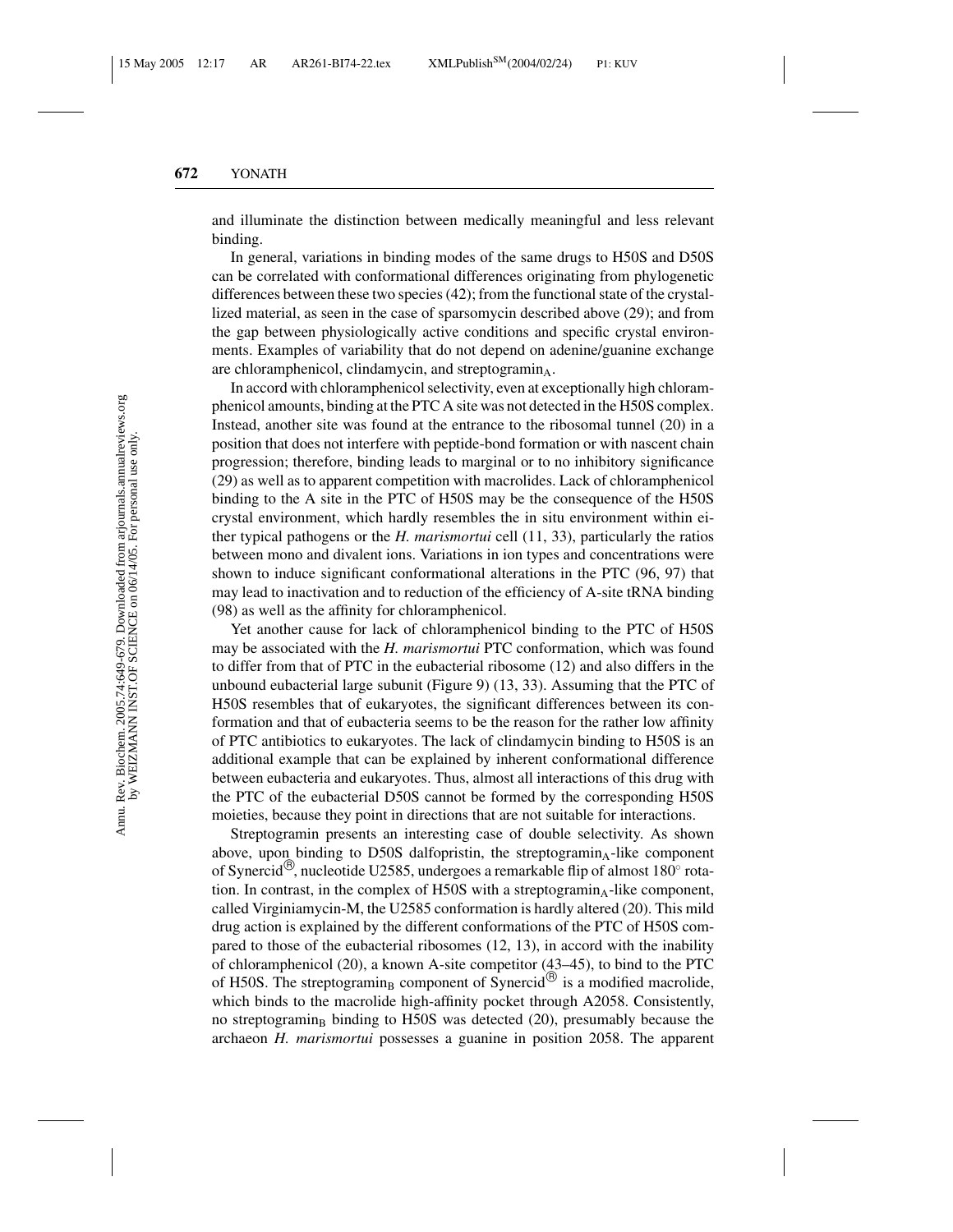contradiction between the lack of streptogramin<sub>B</sub> binding to crystalline H50S and the genetic experiments indicating that streptogramin<sub>B</sub> binds to *H. halobium* (92) can be explained by weak binding, which is at a level insufficient for crystallographic detection, by the further distance of *H. marismortui* from eubacteria (compared to *H. halobium*), or by additional conformational changes induced far from the physiological crystal environment  $(11)$ . Indeed, lack of streptograming interactions with H50S is not surprising because on the basis of D50S structures complexed with various macrolides such binding requires adenine in position 2058.

# **INDIRECT AND ALLOSTERIC EFFECTS**

Structural investigations on genuine pathogens are restricted for a variety of reasons, including the difficulties in crystallization of their ribosomes. Therefore, the current knowledge of the molecular detail of antibiotic interactions with ribosomes emerged from the only species that yielded well-diffracting crystals of ribosomal particles. Two of those are eubacteria (*T. thermophilus* and *D. radiodurans*), resembling *E. coli*, a eubacterium that may become pathogenic (99) and its ribosome were intensively investigated, and the third is an archaeon, namely *H. marismortui.* The latter possesses partial sequence identity with eukaryotes, and its ribosomal crystals contain high salinity (∼2M NaCl) (11), thus further limiting its usefulness as a model.

Similar considerations apply to the shortcomings of biochemical and genetic studies because many bacteria possess multiple genes, which may lead to ambiguous results. In addition, phylogenetic differences between various bacteria imply that even the usage of specific pathogens may not provide information that could be extended to all pathogens because each pathogen represents only itself. The main criteria for selecting or designing suitable models predominantly concern the possibility of producing antibiotic-ribosome complexes in close to clinically relevant concentrations. Minimizing the deviations from the in situ pathogenic cell environment is also important. Furthermore, species with a single rRNA operon chromosomal copy, such as *H. halobium* (43), are beneficial for mutagenesis-based studies, although occasionally they have led to misinterpretations (100). Genetically engineered pathogen models, such as *Mycobacterium smegmatis* (101), should be advantageous for the description of genuine pathogens, as they can provide isogenic mutations (30).

For decades most of the biochemical and genetic studies were performed on *E. coli* ribosome. The choice of *E. coli* as a pathogen representative, despite its inherent instability and complex genome, may be justified in view of findings that it binds antibiotics in a fashion similar to many pathogens. The usage of *E. coli* yielded valuable information alongside questionable conclusions, such as the existence of direct interactions between macrolides and domain II RNA (70, 71). *E. coli* is also the organism that revealed mutations in proteins L4 and L22, which rendered resistance to erythromycin (102, 103); this was reconfirmed later in several pathogens, such as macrolide-susceptible *Streptococcus pneumoniae*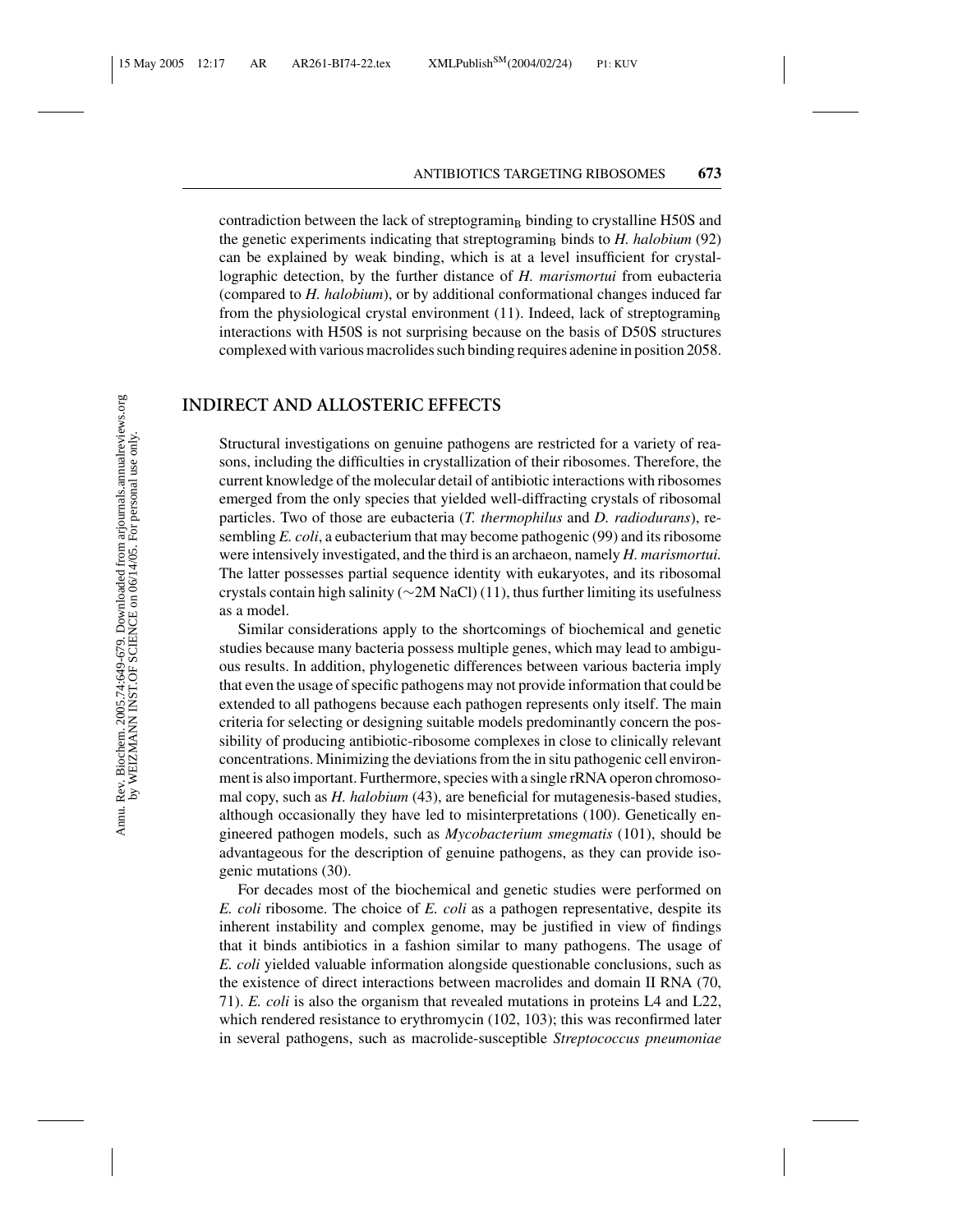(104). Although direct interactions were not detected between erythromycin and these proteins in D50S (17), cryo EM studies (105) on ribosomes with mutated protein L22 revealed a possible conformational change in the tunnel diameter, consistent with results of the superposition of the crystal structure of the L22 deletion mutant (106) on that of D50S. Furthermore, the suggestion that perturbing the tunnel conformation can trigger additional conformational alterations (107) could be correlated with the inherent flexibility of L22 beta-hairpin (21).

It has been shown that the tip of L22 beta-hairpin swings across the tunnel upon troleandomycin binding (21), in a fashion suggesting that a similar motion is involved in tunnel gating. The interactions of the drug with either sides of the tunnel side support this suggestion because it seems that the conformations of both sides are designed for this purpose (21, 32). Further analysis of the region interacting with L22 at its swung conformation revealed a possible interaction between the L22 beta-hairpin tip and protein L4. Thus, only minute conformational rearrangements were needed in order to create a "nest," accommodating a protein L4 loop (Figure 7), which indicates a possible cross correlation between these two proteins.

Similarly, no interactions between tiamulin and protein L3 have been detected crystallographically. Nevertheless, L3 tiamulin-resistant mutations are known, and these are usually accompanied by an additional 23S rRNA mutation (54). Another example is the alteration in U2584 accessibility (53) upon tiamulin binding, although no direct interactions of tiamulin with U2584 were observed. In this case, a plausible explanation can be given because tiamulin binding to U2506, U2585, and G2586 reduces the space between U2584 and the tunnel wall.

Mutations in proteins L22 and L4 that cause resistance to telithromycin in ribosomes with A2058G mutation or methylation were detected in several pathogens (108,109) as well as in a genetically engineered pathogen model (E. Boettger and N. Corti, private communication). In its complex with D50S, the position of telithromycin allows interactions with Arg 90 of L22 through its carbamate ring (R. Berisio, private communication). However, the difference electron density map in this region does not indicate a stable interaction because it is rather fragmented and because the Arg 90 side chain is poorly resolved, suggesting that its conformation is not fixed by any contacts. A similar feature, namely fragmented electron density in the vicinity of the swung conformation of the L22 beta-hairpin tip, was also identified in electron density maps of D50S complexes with other compounds, such as laboratory derivatives of various macrolides (not necessarily the 15- or 16-member lactone ring).

The interactions between protein L22 and large macrolides or ketolides, such as telithromycin, may intensify upon G mutation or *erm* methylation of A2058 because it is likely that the additional space consumed by the mutated or methylated 2058 will "push" the macrolide away, so a new set of interactions can be formed deeper in the tunnel (R. Berisio, private communication). Moreover, by losing the tight 2058-desosamine interactions, telithromycin may gain a higher level of conformational freedom. Owing to its size, telithromycin, as well as other large macrolides or ketolides, can reach other regions of the tunnel and utilize additional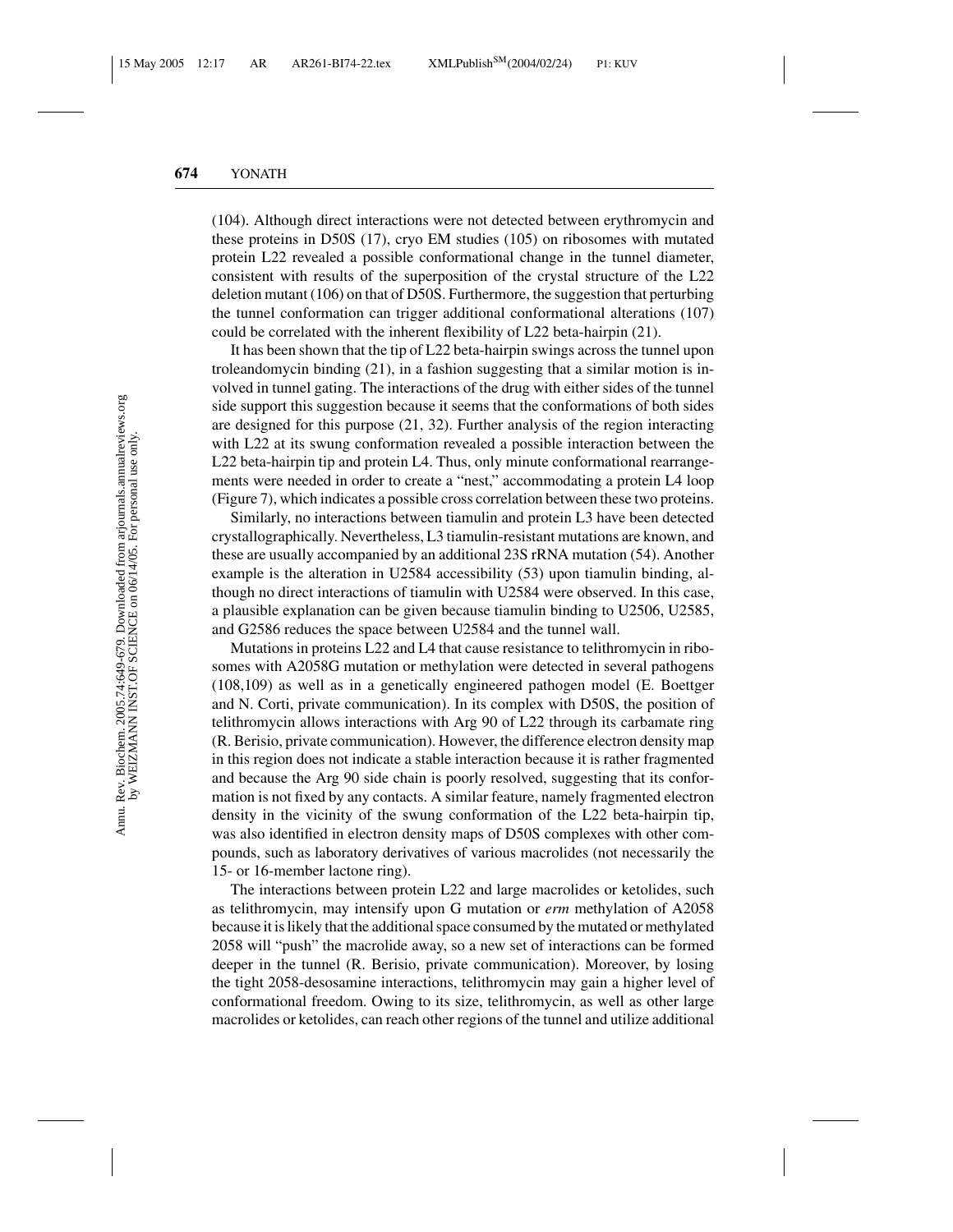interactions compensating for the lost of the traditional 2058 contacts. In this way, potential telithromycin interactions with L22 may gain weight in efficient antibiotic binding. Hence, mutations or deletions in the L22 beta-hairpin tip can induce resistance. Importantly, the region of L22 mutated in telithromycin resistant strains corresponds to the L22 region that swings upon troleandomycin binding (E. Boettger and N. Corti, private communication).

## **FUTURE PROSPECTS**

Numerous attempts at combating pathogen resistance are being made by endeavors to improve existing antibiotics and by the design of novel compounds. The results of these efforts indicate clearly that the battle is far from its end and that additional major effort is necessary. The crystallographic structures of the antibiotic complexes with the bacterial ribosome alongside the identification and/or engineering of suitable pathogen models should provide insights for this goal.

High-resolution structures show that the combination of the binding pocket environment with the antibiotic's chemical properties governs its in situ conformation and the nature of its interactions with the ribosome. Hence, similar, or even indistinguishable, modes of action do not necessarily imply the same binding modes. Furthermore, variations in drug properties appear to govern the exact nature of seemingly identical mechanisms of drug resistance. For these reasons, the observed variability in binding modes justifies expectations for the design of improved antibiotic properties by chemical modifications of existing compounds as well as by the design of novel drugs, using structural information.

Also gratifying are recent reports on utilizing the structural information for therapeutic usage of antibiotics for additional treatments, which are not based on the anti-infective action of the antibiotics. An example is the use of the aminoglycoside antibiotic gentamicin in the management of severe deficiency in chloridechannel activity in cystic fibrosis patients (110). Because gentamicin facilitates bypass of termination codons, it allows the expression of full-length protein in individuals who have a premature termination signal in their cystic fibrosis transmembrane conductance regulator gene.

# **CONCLUSIONS**

Continuous research on ribosomal antibiotics, enriched by recent three-dimensional structural information, showed that, despite the significant diversity in antibiotic modes of action, several common traits exist.

- Although theoretically the giant ribosome offers numerous binding opportunities, ribosomal antibiotics bind to a single or a few binding sites.
- Most antibiotics interact primarily with ribosomal RNA and cause minor conformational changes.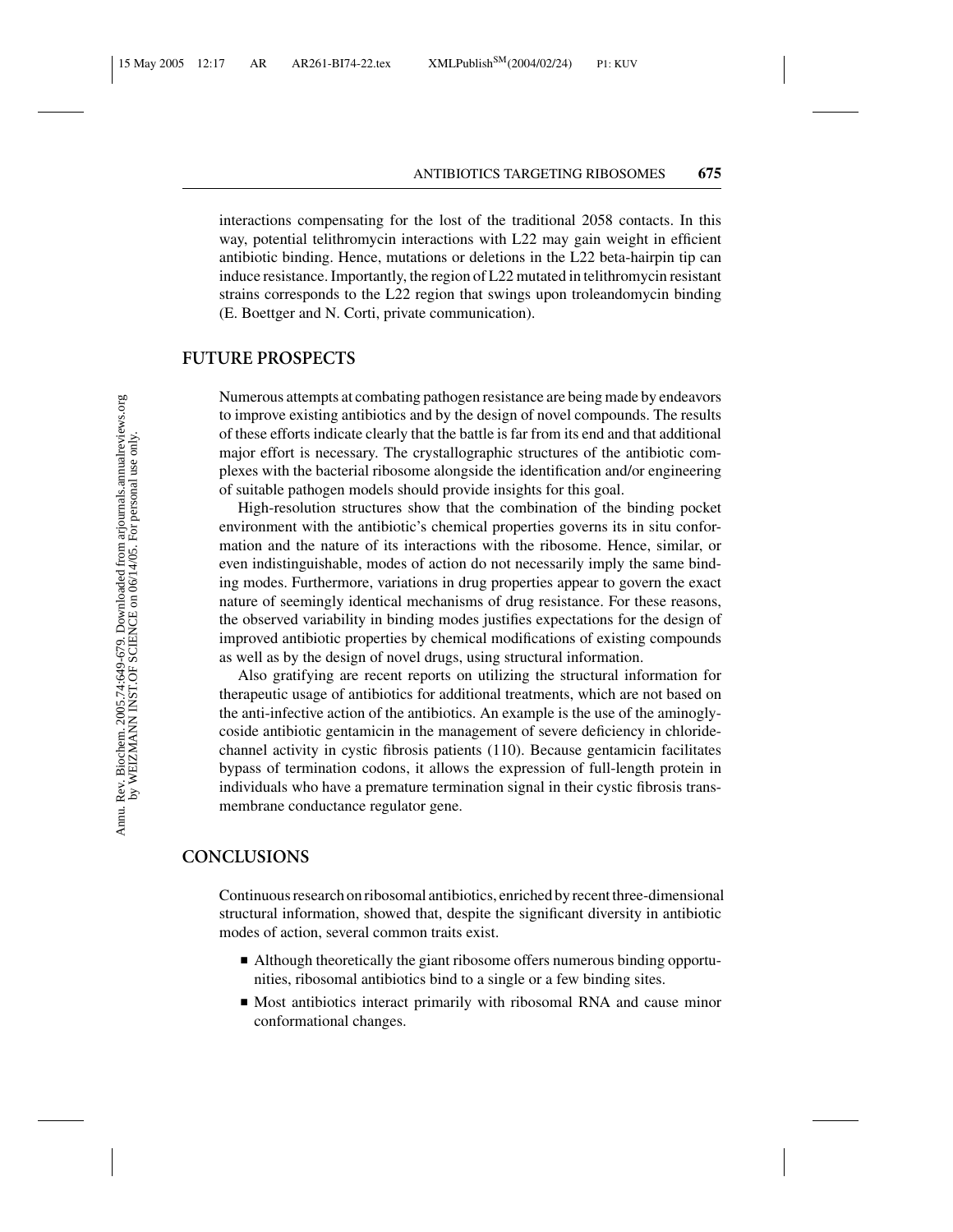- Minute structural differences, scattered in various ribosomal locations, are responsible for antibiotic selectivity and efficiency.
- $\blacksquare$  The characteristics of antibiotic-binding modes are dictated by parameters such as the species-specific composition of its binding pocket and its conformation, the functional state of the ribosome, and the exact chemical nature of the drug.
- Resistance to ribosomal antibiotics is acquired mainly by alterations in the target.
- In a few cases, the antibiotic chemical moieties are modified.
- The primary action of most antibiotics that induce significant local or allosteric conformational alterations is to inhibit functional activities.
- $\blacksquare$  Most proteins that interact with antibiotics are involved in dynamic aspects of ribosomal function.

Although a precise understanding of all processes associated with antibiotic action is incomplete, the current findings justify modest optimism. Thus, it appears that the elucidation of some common principles, combined with the genetic, structural, and biochemical knowledge, should lead to structure-based approaches to be used in devising modifications of existing antibiotics as well as in the design of novel potent anti-infective drugs.

#### **ACKNOWLEDGMENTS**

Thanks are due to Dr. I. Shalit and to all members of the ribosome group at the Weizmann Institute, Israel, and to all members of the former Max Planck Research Unit in Hamburg. Drs. A. Bashan and M. Kessler provided excellent assistance in the preparation of this review. X-ray diffraction data were collected at ID19/SBC/APS/ANL and ID14/ESRF-EMBL. The U.S. National Institutes of Health (GM34360), the Human Frontier Science Program Organization (HFSP: RGP0076/2003), the Kimmelman Center for Macromolecular Assemblies, and Pfizer Global Research & Development provided support. AY holds the Martin and Helen Kimmel Professorial Chair.

## **The** *Annual Review of Biochemistry* **is online at http://biochem.annualreviews.org**

#### **LITERATURE CITED**

- 1. Sigmund CD, Ettayebi M, Morgan EA. 1984. *Nucleic Acids Res.* 12:4653–63
- 2. Courvalin P, Ounissi H, Arthur M. 1985. *J. Antimicrob. Chemother.* 16:91–100
- 3. Weisblum B. 1995. *Antimicrob. Agents Chemother.* 39:577–85
- 4. Vazquez D. 1979. *Mol. Biol. Biochem. Biophys.* 30:1–312
- 5. Cundliffe E, 1981. In *The Molecular Basis of Antibiotic Action*, ed. EF Gale, E Cundliffe, PE Reynolds, MH Richmond, MJ Waring MJ, pp. 419–39. London: Wiley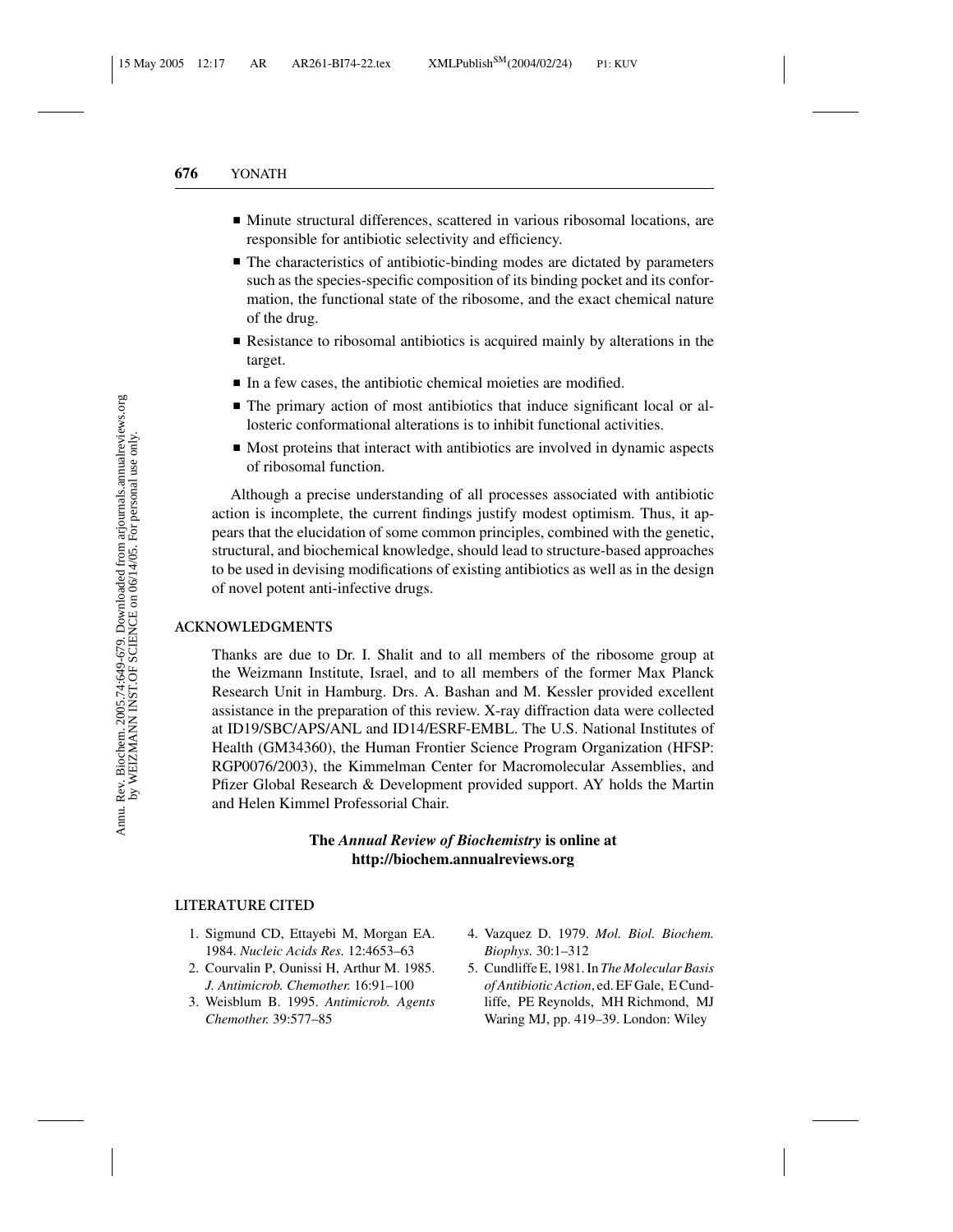- 6. Cundliffe E. 1981. See Ref. 5, pp. 402– 547
- 7. Spahn CM, Prescott CD. 1996. *J. Mol. Med.* 74:423–39
- 8. Yonath A, Bashan A. 2004. *Annu. Rev. Microbiol.* 58:233–51
- 9. Schluenzen F, Tocilj A, Zarivach R, Harms J, Gluehmann M, et al. 2000. *Cell* 102:615–23
- 10. Wimberly BT, Brodersen DE, Clemons WM Jr, Morgan-Warren RJ, Carter AP, et al. 2000. *Nature* 407:327–39
- 11. Ban N, Nissen P, Hansen J, Moore PB, Steitz TA. 2000. *Science* 289:905–20
- 12. Yusupov MM, Yusupova GZ, Baucom A, Lieberman K, Earnest TN, et al. 2001. *Science* 292:883–96
- 13. Harms J, Schluenzen F, Zarivach R, Bashan A, Gat S, et al. 2001. *Cell* 107: 679–88
- 14. Carter AP, Clemons WM, Brodersen DE, Morgan-Warren RJ, Wimberly BT, Ramakrishnan V. 2000. *Nature* 407:340–48
- 15. Brodersen DE, Clemons WM Jr, Carter AP, Morgan-Warren RJ, Wimberly BT, Ramakrishnan V. 2000. *Cell* 103:1143– 54
- 16. Pioletti M, Schluenzen F, Harms J, Zarivach R, Gluehmann M, et al. 2001. *EMBO J.* 20:1829–39
- 17. Schluenzen F, Zarivach R, Harms J, Bashan A, Tocilj A, et al. 2001. *Nature* 413:814–21
- 18. Schluenzen F, Harms JM, Franceschi F, Hansen HA, Bartels H, et al. 2003. *Structure* 11:329–38
- 19. Hansen JL, Ippolito JA, Ban N, Nissen P, Moore PB, Steitz TA. 2002. *Mol. Cell* 10:117–28
- 20. Hansen JL, Moore PB, Steitz TA. 2003. *J. Mol. Biol.* 330:1061–75
- 21. Berisio R, Schluenzen F, Harms J, Bashan A, Auerbach T, et al. 2003. *Nat. Struct. Biol.* 10:366–70
- 22. Berisio R, Harms J, Schluenzen F, Zarivach R, Hansen HA, et al. 2003. *J. Bacteriol.* 185:4276–79
- 23. Harms J, Schluenzen F, Fucini P, Bartels

H, Yonath A. 2004. *BMC Biol.* 2:1741– 47

- 24. Schluenzen F, Pyetan E, Yonath A, Harms J. 2004. *Mol. Microbiol.* 54:1287–94
- 25. Auerbach T, Bashan A, Harms J, Schluenzen F, Zarivach R, et al. 2002. *Curr. Drug Targets—Infect. Disord.* 2:169–86
- 26. Knowles DJ, Foloppe N, Matassova NB, Murchie AI. 2002. *Curr. Opin. Pharmacol.* 2:501–6
- 27. Gaynor M, Mankin AS. 2003. *Curr. Top Med. Chem.* 3:949–61
- 28. Poehlsgaard J, Douthwaite S. 2003. *Curr. Opin. Investig. Drugs* 4:140–48
- 29. Auerbach T, Bashan A, Yonath A. 2004. *Trends Biotechnol.* 22:570–76
- 30. Pfister P, Jenni S, Poehlsgaard J, Thomas A, Douthwaite S, et al. 2004. *J. Mol. Biol.* 342:1569–81
- 31. Bashan A, Agmon I, Zarivach R, Schluenzen F, Harms J, et al. 2003. *Mol. Cell* 11: 91–102
- 32. Agmon I, Amit M, Auerbach T, Bashan A, Baram D, et al. 2004. *FEBS Lett.* 567:20– 26
- 33. Yonath A. 2002. *Annu. Rev. Biophys. Biomol. Struct.* 31:257–73
- 34. Lodmell JS, Dahlberg AE. 1997. *Science* 277:1262–67
- 35. Fourmy D, Recht MI, Blanchard SC, Puglisi JD. 1996. *Science* 274:1367–71
- 36. Vicens Q, Westhof E. 2001. *Structure* 9:647–58
- 37. Lynch SR, Gonzalez RL, Puglisi JD. 2003. *Structure* 11:43–53
- 38. Fourmy D, Recht MI, Puglisi JD. 1998. *J. Mol. Biol.* 277:347–62
- 39. Bashan A, Zarivach R, Schluenzen F, Agmon I, Harms J, et al. 2003. *Biopolymers* 70:19–41
- 40. Agmon I, Auerbach T, Baram D, Bartels H, Bashan A, et al. 2003. *Eur. J. Biochem.* 270:2543–56
- 41. Zarivach R, Bashan A, Berisio R, Harms J, Auerbach T, et al. 2004. *J. Phys. Org. Chem.* 17:901–12
- 42. Baram D, Yonath A. 2005. *FEBS Letters.* 579:948–54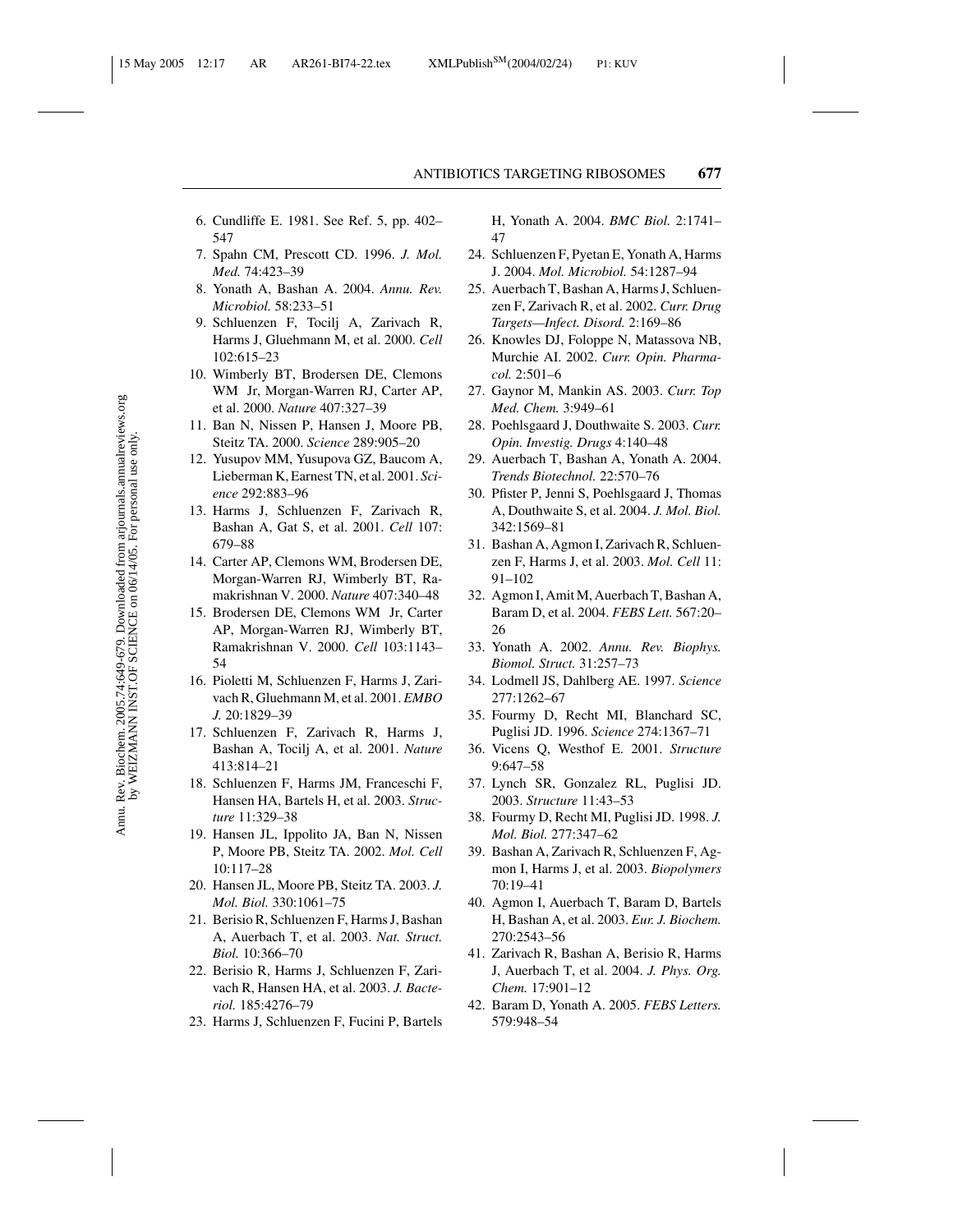- 43. Mankin AS, Garrett RA. 1991. *J. Bacteriol.* 173:3559–63
- 44. Shaw WV, Leslie AG. 1991. *Annu. Rev. Biophys. Biophys. Chem.* 20:363– 86
- 45. Izard T, Ellis J. 2000. *EMBO J.* 19:2690– 700
- 46. Douthwaite S. 1992. *Nucleic Acids Res.* 20:4717–20
- 47. Kucers A, Bennett N, Kemp R. 1987. In *The Use of Antibiotics*, ed. A Kucers, N Bennett, R Kemp, pp. 819–50. Philadelphia: Heinemann
- 48. Bacque E, Pautrat F, Zard SZ. 2002. *Chem. Commun.* 2312–13
- 49. Springer DM, Sorenson ME, Huang S, Connolly TP, Bronson JJ, et al. 2003. *Bioorg. Med. Chem. Lett.* 13:1751–53
- 50. Kavanagh F, Hervey A, Robbins WJ. 1951. *Proc. Natl. Acad. Sci. USA* 37:570– 74
- 51. Egger H, Reinshagen H. 1976. *J. Antibiot.* 29:923–27
- 52. Hogenauer G. 1975. *Eur. J. Biochem.* 52: 93–98
- 53. Poulsen SM, Karlsson M, Johansson LB, Vester B. 2001. *Mol. Microbiol.* 41:1091– 99
- 54. Pringle M, Poehlsgaard J, Vester B, Long KS. 2004. *Mol. Microbiol.* 54:1295–306
- 55. Hogenauer G, Egger H, Ruf C, Stumper B. 1981. *Biochemistry* 20:546–52
- 56. Milligan RA, Unwin PN. 1986. *Nature* 319:693–95
- 57. Yonath A, Leonard KR, Wittmann HG. 1987. *Science* 236:813–16
- 58. Nissen P, Hansen J, Ban N, Moore PB, Steitz TA. 2000. *Science* 289:920–30
- 59. Nakatogawa H, Ito K. 2002. *Cell* 108: 629–36
- 60. Gong F, Yanofsky C. 2002. *Science* 297:1864–67
- 61. Woolhead CA, McCormick PJ, Johnson AE. 2004. *Cell* 116:725–36
- 62. Andersson S, Kurland CG. 1987. *Biochimie* 69:901–4
- 63. Contreras A, Vazquez D. 1977. *Eur. J. Biochem.* 74:539–47
- 64. Tai PC, Wallace BJ, Davis BD. 1974. *Biochemistry* 13:4653–59
- 65. Tenson T, Lovmar M, Ehrenberg M. 2003. *J. Mol. Biol.* 330:1005–14
- 66. Garza-Ramos G, Xiong L, Zhong P, Mankin A. 2001. *J. Bacteriol.* 183:6898– 907
- 67. Tenson T, Ehrenberg M. 2002. *Cell* 108: 591–94
- 68. Menninger JR, Otto DP. 1982. *Antimicrob. Agents Chemother.* 21:811–18
- 69. Otaka T, Kaji A. 1975. *Proc. Natl. Acad. Sci. USA* 72:2649–52
- 70. Douthwaite S, Hansen LH, Mauvais P. 2000. *Mol. Microbiol.* 36:183–93
- 71. Vester B, Douthwaite S. 2001. *Antimicrob. Agents Chemother.* 45:1–12
- 72. Blondeau JM, DeCarolis E, Metzler KL, Hansen GT. 2002. *Expert Opin. Investig. Drugs* 11:189–215
- 73. Le Noc P, Croize J, Bryskier A, Le Noc D, Robert J. 1989. *Pathol. Biol.* 37:553– 59
- 74. Bryskier A, Butzler JP, Neu HC, Tulkens PM, eds. 1993. *Macrolides-Chemistry, Pharmacology, and Clinical Uses*. Paris: Blackwell
- 75. Poulsen SM, Kofoed C, Vester B. 2000. *J. Mol. Biol.* 304:471–81
- 76. Alvarez-Elcoro S, Enzler MJ. 1999. *Mayo Clin. Proc.* 74:613–34
- 77. Champney WS, Tober CL. 2000. *Curr. Microbiol.* 41:126–35
- 78. Bryskier A. 2001. *Jpn. J. Antibiot.* 54:64– 69
- 79. Zhong P, Shortridge V. 2001. *Curr. Drug Targets Infect. Disord.* 1:125–31
- 80. Wu YJ, Su WG. 2001. *Curr. Med. Chem.* 8:1727–58
- 81. Zhanel GG, Walters M, Noreddin A, Vercaigne LM, Wierzbowski A, et al. 2002. *Drugs* 62:1771–804
- 82. Ackermann G, Rodloff AC. 2003. *J. Antimicrob. Chemother.* 51:497–511
- 83. Douthwaite S, Champney WS. 2001. *J. Antimicrob. Chemother.* 48:1–8
- 84. Xiong L, Shah S, Mauvais P, Mankin AS. 1999. *Mol. Microbiol.* 31:633–39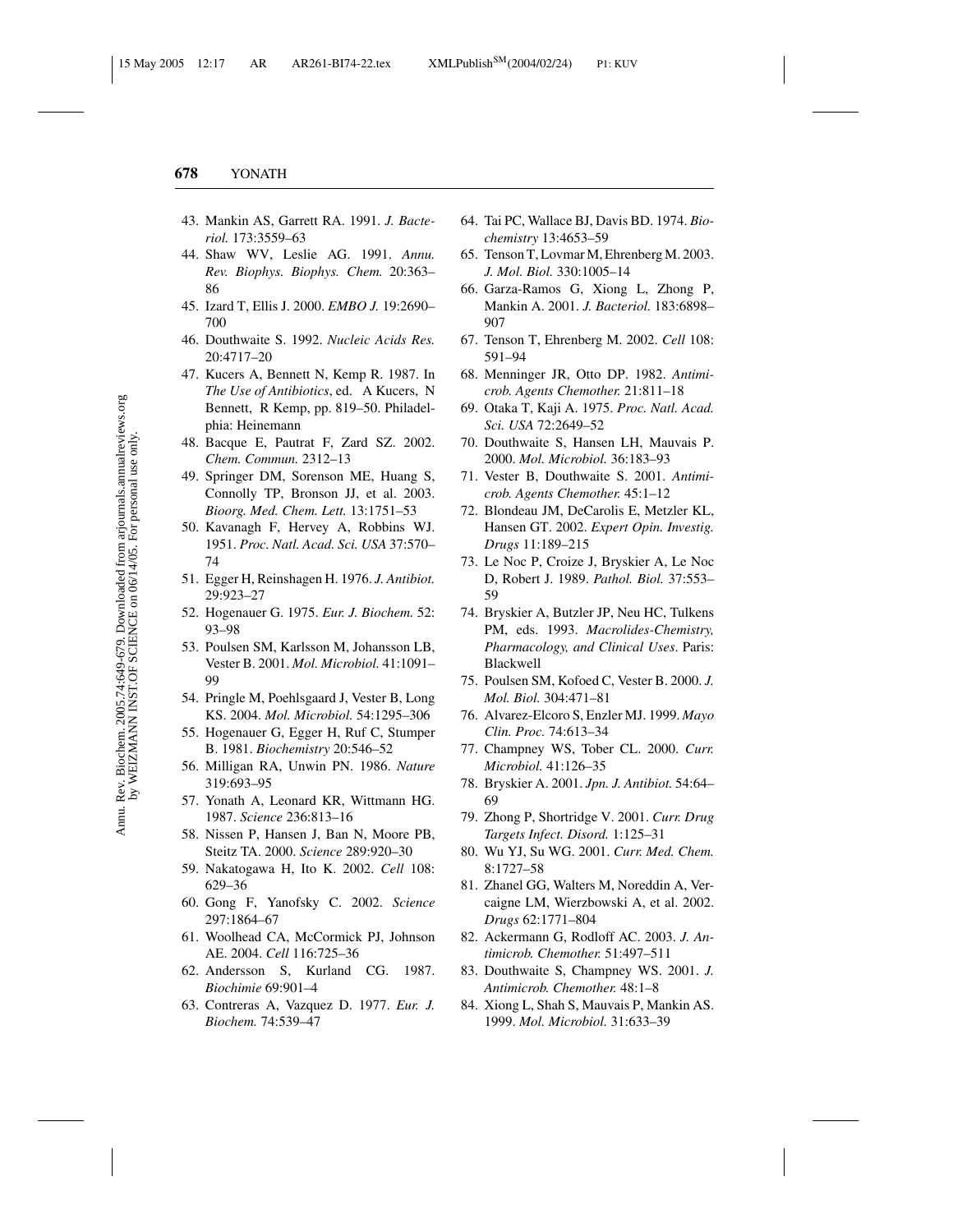- 85. Hansen LH, Mauvais P, Douthwaite S. 1999. *Mol. Microbiol.* 31:623–31
- 86. Bingen E, Leclercq R, Fitoussi F, Brahimi N, Malbruny B, et al. 2002. *Antimicrob. Agents Chemother.* 46:1199–203
- 87. Vimberg V, Xiong L, Bailey M, Tenson T, Mankin A. 2004. *Mol. Microbiol.* 54:376– 85
- 88. Tenson T, DeBlasio A, Mankin A. 1996. *Proc. Natl. Acad. Sci. USA* 93:5641– 46
- 89. Tenson T, Mankin AS. 2001. *Peptides* 22:1661–68
- 90. Tripathi S, Kloss PS, Mankin AS. 1998. *J. Biol. Chem.* 273:20073–77
- 91. Mao JC, Robishaw EE. 1971. *Biochemistry* 10:2054–61
- 92. Porse BT, Garrett RA. 1999. *J. Mol. Biol.* 286:375–87
- 93. Porse BT, Kirillov SV, Awayez MJ, Ottenheijm HC, Garrett RA. 1999. *Proc. Natl. Acad. Sci. USA* 96:9003–8
- 94. Goldberg IH, Mitsugi K. 1966. *Biochem. Biophys. Res. Commun.* 23:453–59
- 95. Monro RE, Celma ML, Vazquez D. 1969. *Nature* 222:356–58
- 96. Zamir A, Miskin R, Vogel Z, Elson D. 1974. *Methods Enzymol.* 30:406–26
- 97. Bayfield MA, Dahlberg AE, Schulmeister U, Dorner S, Barta A. 2001. *Proc. Natl. Acad. Sci. USA* 98:10096–101
- 98. Moore PB, Steitz TA. 2003. *RNA* 9:155– 59
- 99. Kaper JB, Nataro JP, Mobley HL. 2004. *Nat. Rev. Microbiol.* 2:123–40
- 100. Tan GT, DeBlasio A, Mankin AS. 1996. *J. Mol. Biol.* 261:222–30
- 101. Boettger EC, Springer B, Prammananan T, Kidan Y, Sander P. 2001. *EMBO Rep.* 2:318–23
- 102. Wittmann HG, Stoffler G, Apirion D, Rosen L, Tanaka K, et al. 1973. *Mol. Gen. Genet.* 127:175–89
- 103. Chittum HS, Champney WS. 1994. *J. Bacteriol.* 176:6192–98
- 104. Canu A, Abbas A, Malbruny B, Sichel F, Leclercq R. 2004. *Antimicrob. Agents Chemother.* 48:297–304
- 105. Gabashvili IS, Gregory ST, Valle M, Grassucci R, Worbs M, et al. 2001. *Mol. Cell* 8: 181–88
- 106. Davydova N, Streltsov V, Wilce M, Liljas A, Garber M. 2002. *J. Mol. Biol.* 322:635– 44
- 107. Gregory ST, Dahlberg AE. 1999. *J. Mol. Biol.* 289:827–34
- 108. Bozdogan B, Appelbaum PC, Kelly LM, Hoellman DB, Tambic-Andrasevic A, et al. 2003. *Clin. Microbiol. Infect.* 9:741– 45
- 109. Pereyre S, Gonzalez P, De Barbeyrac B, Darnige A, Renaudin H, et al. 2002. *Antimicrob. Agents Chemother.* 46:3142–50
- 110. Wilschanski M, Yahav Y, Yaacov Y, Blau H, Bentur L, et al. 2003. *N. Engl. J. Med.* 349:1433–41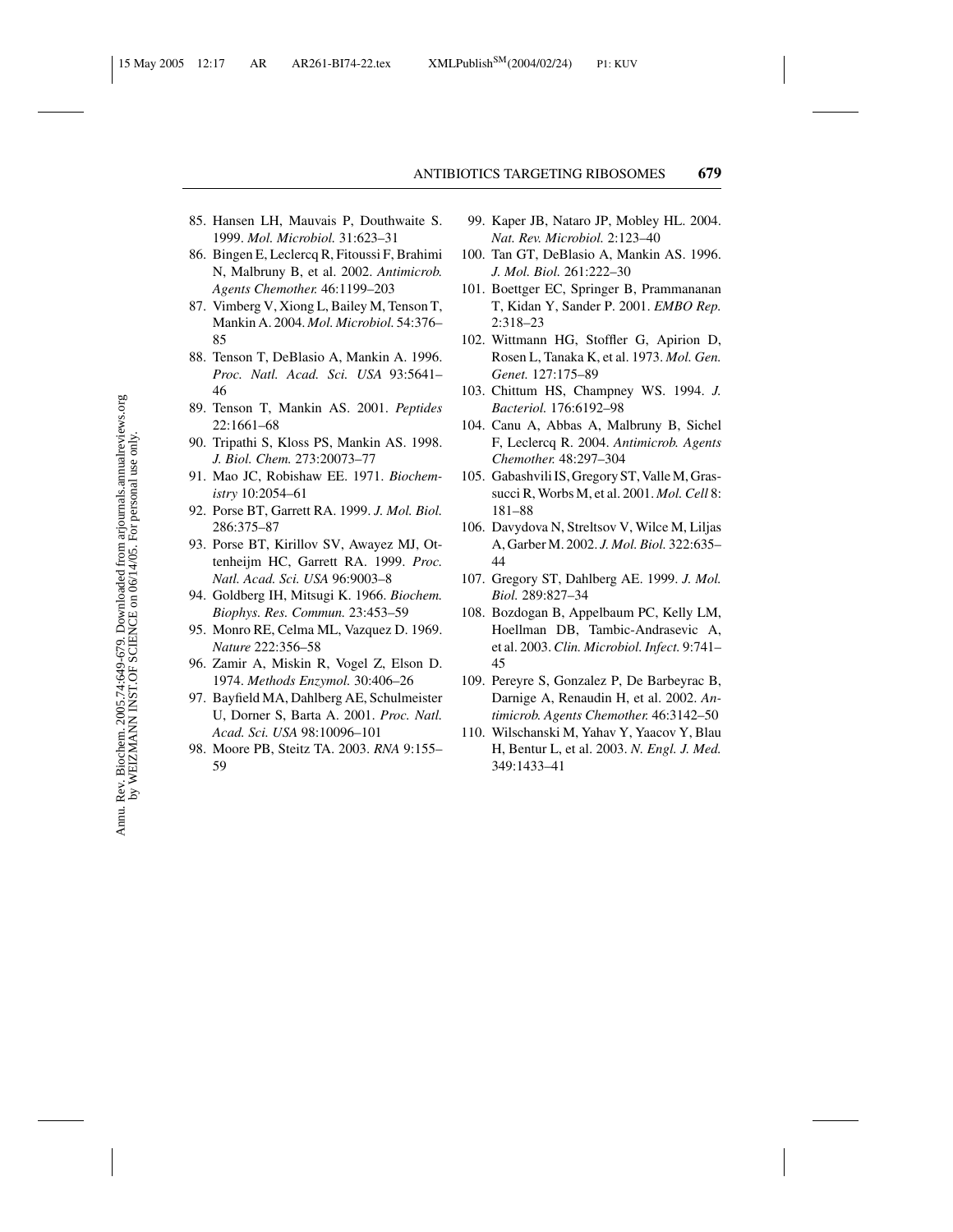Annu. Rev. Biochem. 2005.74:649-679. Downloaded from arjournals.annualreviews.org<br>by WEIZMANN INST.OF SCIENCE on 06/14/05. For personal use only. Annu. Rev. Biochem. 2005.74:649-679. Downloaded from arjournals.annualreviews.org by WEIZMANN INST.OF SCIENCE on 06/14/05. For personal use only.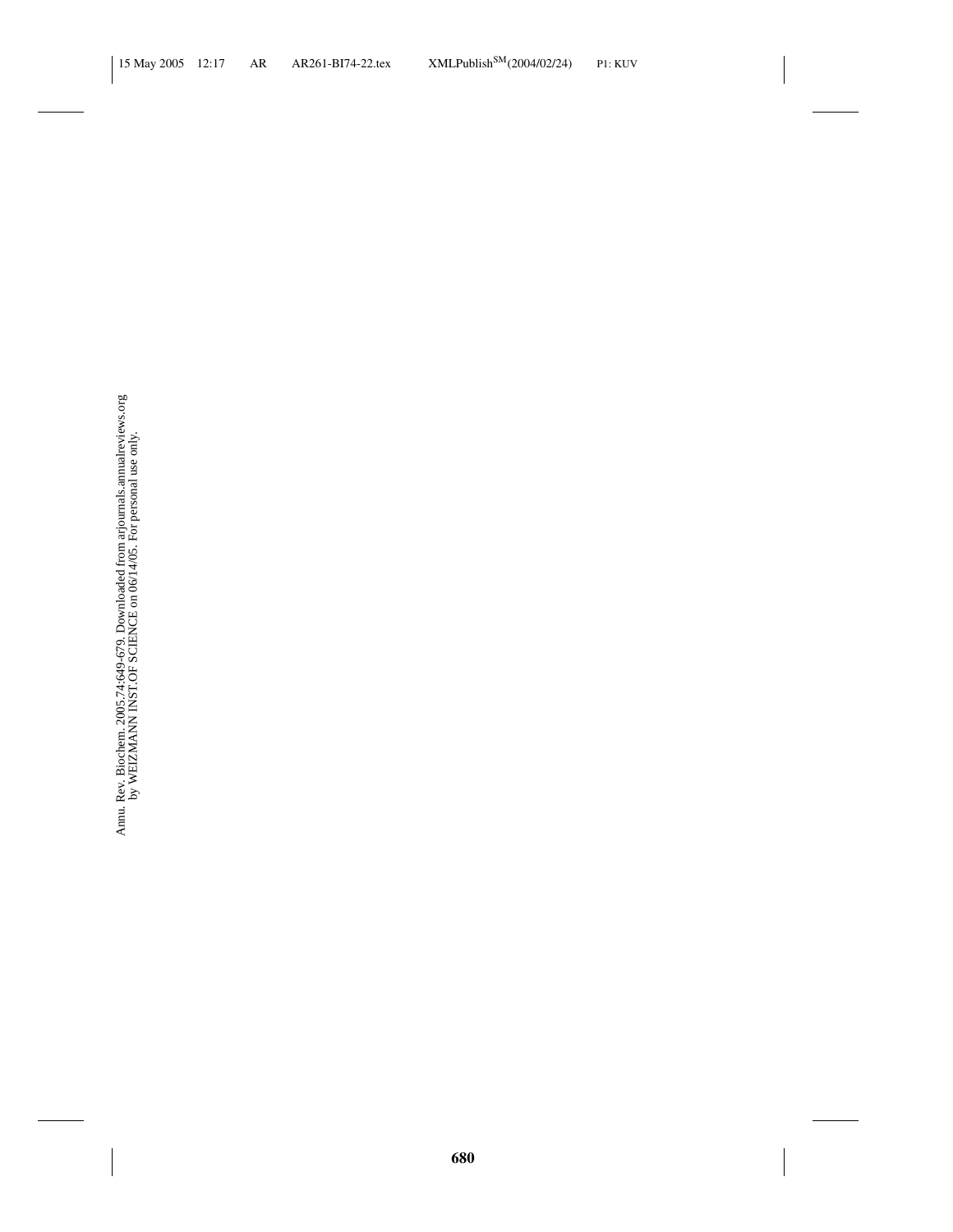# **CONTENTS**

| FROM PROTEIN SYNTHESIS TO GENETIC INSERTION,                                                                                                             |              |
|----------------------------------------------------------------------------------------------------------------------------------------------------------|--------------|
| Paul Zamecnik                                                                                                                                            | $\mathbf{1}$ |
| THE BIOCHEMISTRY OF PARKINSON'S DISEASE,<br>Mark R. Cookson                                                                                              | 29           |
| APPLICATIONS OF DNA MICROARRAYS IN BIOLOGY,<br>Roland B. Stoughton                                                                                       | 53           |
| ZONA PELLUCIDA DOMAIN PROTEINS, Luca Jovine, Costel C. Darie,<br>Eveline S. Litscher, and Paul M. Wassarman                                              | 83           |
| PROLINE HYDROXYLATION AND GENE EXPRESSION,<br>William G. Kaelin Jr.                                                                                      | 115          |
| STRUCTURAL INSIGHTS INTO TRANSLATIONAL FIDELITY,<br>James M. Ogle and V. Ramakrishnan                                                                    | 129          |
| ORIGINS OF THE GENETIC CODE: THE ESCAPED TRIPLET THEORY,<br>Michael Yarus, J. Gregory Caporaso, and Rob Knight                                           | 179          |
| AN ABUNDANCE OF RNA REGULATORS, Gisela Storz, Shoshy Altuvia,<br>and Karen M. Wassarman                                                                  | 199          |
| MEMBRANE-ASSOCIATED GUANYLATE KINASES REGULATE ADHESION<br>AND PLASTICITY AT CELL JUNCTIONS, Lars Funke, Srikanth Dakoji,<br>and David S. Bredt          | 219          |
| STRUCTURE, FUNCTION, AND FORMATION OF BIOLOGICAL<br>IRON-SULFUR CLUSTERS, Deborah C. Johnson, Dennis R. Dean,<br>Archer D. Smith, and Michael K. Johnson | 247          |
| CELLULAR DNA REPLICASES: COMPONENTS AND DYNAMICS AT THE<br>REPLICATION FORK, Aaron Johnson and Mike O'Donnell                                            | 283          |
| EUKARYOTIC TRANSLESION SYNTHESIS DNA POLYMERASES:<br>SPECIFICITY OF STRUCTURE AND FUNCTION, Satya Prakash,<br>Robert E. Johnson, and Louise Prakash      | 317          |
| NOD-LRR PROTEINS: ROLE IN HOST-MICROBIAL INTERACTIONS AND<br>INFLAMMATORY DISEASE, Naohiro Inohara, Mathias Chamaillard,                                 |              |
| Christine McDonald, and Gabriel Nuñez                                                                                                                    | 355          |